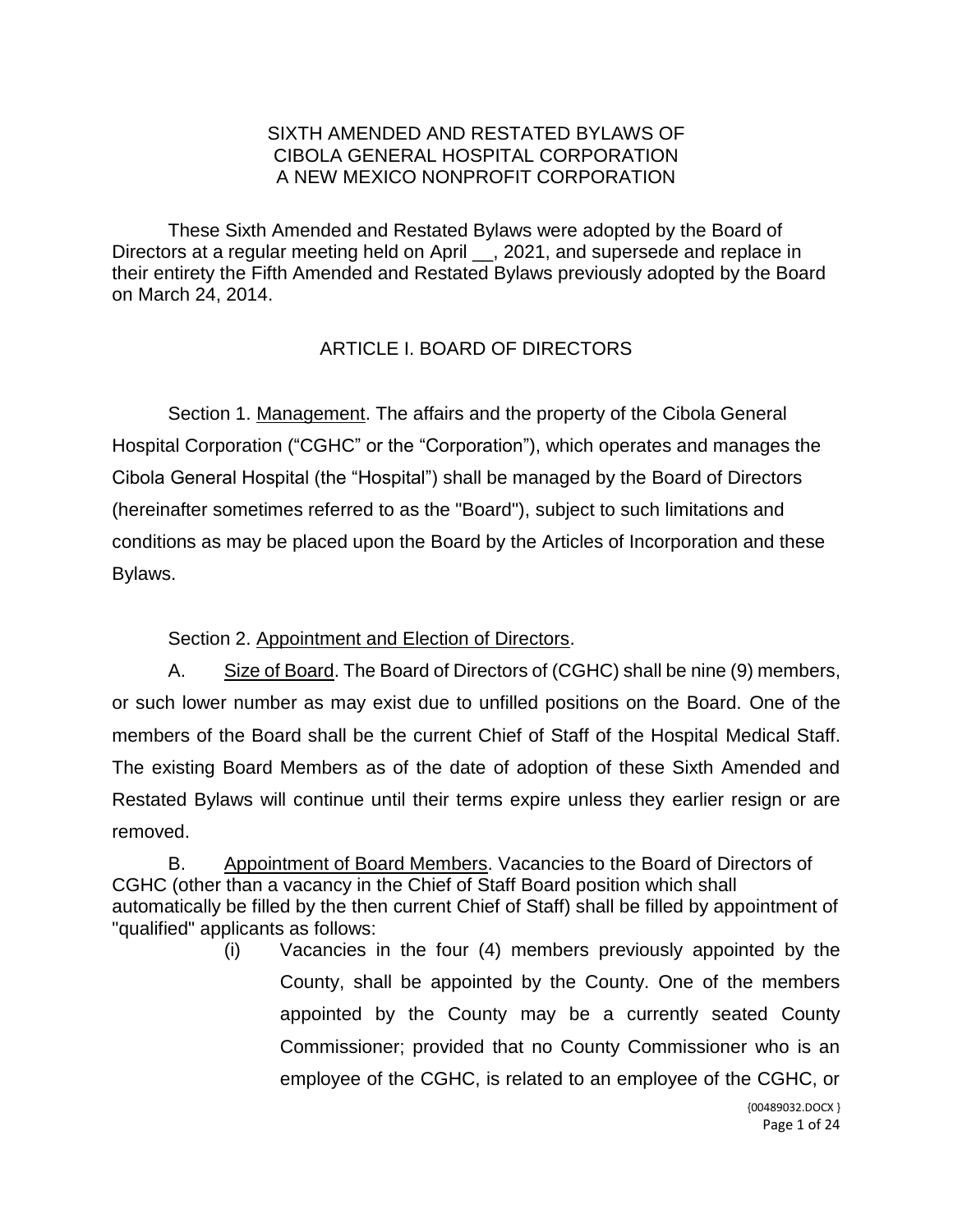provides any type of service to the CGHC shall be eligible to serve on the Board; provided further that no County employees or other elected County officials shall be eligible to serve on the Board; and provided further that no County Commissioners shall be eligible to serve on the Board once CGHC is not characterized as a component unit of the County.

- (ii) Vacancies in the four (4) Board Members appointed by CGHC, shall be appointed by CGHC, one of which shall be the Chief of Staff, provided that no employee of CGHC or immediate family member of a CGHC employee shall be eligible to serve on the Board (other than the CGHC Chief of Staff).
- (iii) The ninth and final member of the Board shall be appointed by a majority vote of the 8 member Board appointed by the County and CGHC.
- (iv) The CEO of CGHC shall serve as an ex-officio member of the CGHC Board and all committees appointed by the CGHC Board, and shall have no voting power. The County Manager will be entitled to attend all CGHC Board meetings other than executive session meetings of the Board. In order to be considered "qualified" for service on the Board an applicant must:
	- a. have a willingness to give as much time for Board matters as is reasonably required including active participation in Board and committee meetings and assignments,
	- b. be willing to accept responsibility for governance, to provide constructive input in the areas of the applicant's experience and expertise and to be an "ambassador" for the Hospital in the community,
	- c. have education, training and/or experience in one or more aspects of the Hospital operations,
	- d. be honest and above political influence and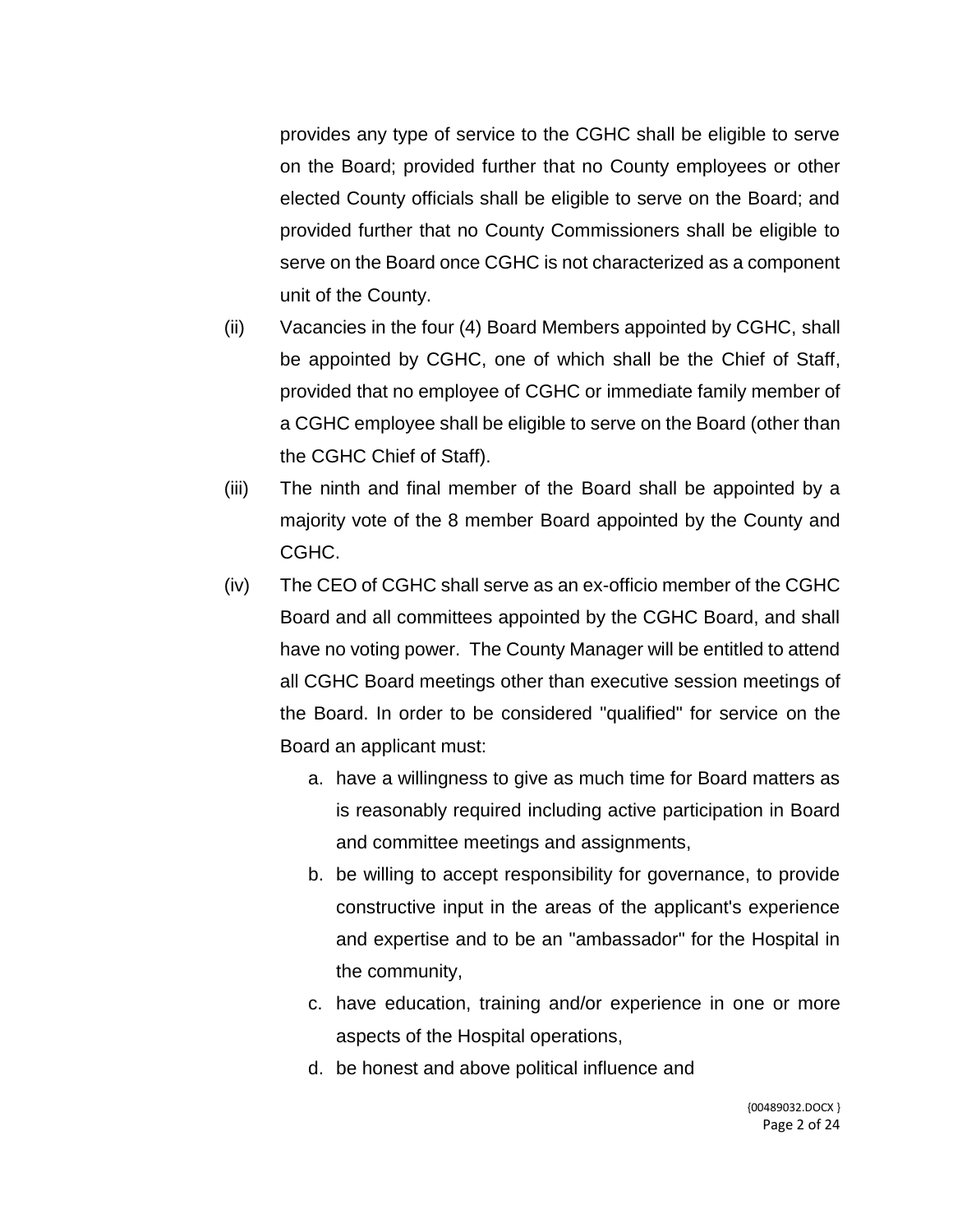e. agree to hospital's Conflict of Interest and Confidentiality Policies.

To the extent reasonably possible the Board should include a broad representation of the community served by the Hospital.

C. Staggered Terms. Membership of the Board shall have staggered terms, so that at least two Board members' terms begin each year. Board members shall not have terms of more than three years, although they may be elected for more than one term up to a maximum of three consecutive three-year terms, or a total of nine consecutive years. However, if a position continues to be available for a County Commissioner, the term limit will not apply and the Chief of Staff position must be served by the current Chief of Staff.

D. Open Meetings. All meetings of a quorum of members of the Board held for the purpose of formulating policy, including the development of personnel policy, rules or regulations or discussing corporate business or for the purpose of taking any action with the authority of the Board, shall be public meetings open to the public at all times, except that the Board shall go into executive session for meetings, or portions of meetings, of the following types:

(i) Meetings or portions of meetings at which any action involving a physician or other health care professional with privileges at the Hospital is considered, discussed or otherwise dealt with. The physician or other health care professional with privileges at the Hospital may request that the meeting be open to the public but such request shall not be binding on the Board and the Board may remain in executive session in its sole discretion.

(ii) Meetings or portions of meetings at which the hiring, promotion, adjustment in salary, demotion, dismissal, assignment or resignation of any Hospital employee including an employed physician are addressed. In addition, any discussion regarding the investigation or consideration of complaints or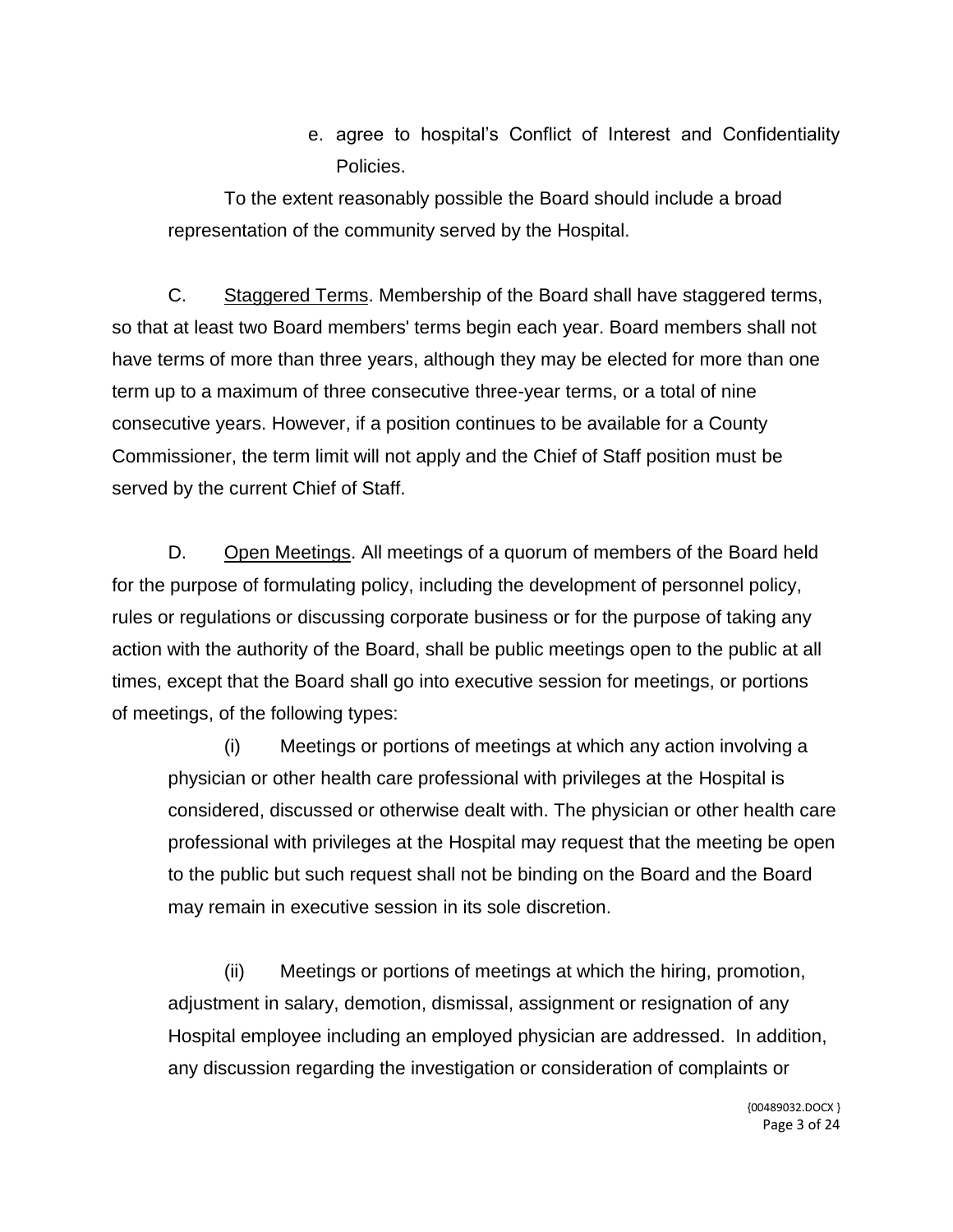charges against a Hospital employee or employed physician shall be held in executive session. The Hospital employee or employed Physician may request that the meeting be open to the public but such a request shall not be binding on the Board and the Board may remain in executive session at its sole discretion.

(iii) Meetings or portions of meetings for the discussion of bargaining strategy preliminary to collective bargaining negotiations between the Board and a bargaining unit representing the Hospital's employees, and collective bargaining sessions at which the Board, or its representatives, and the representatives of the collective bargaining unit are present.

(iv) Meetings or portions of meetings for the discussion of purchases in an amount exceeding \$5,000 that can be made only from one source. The actual approval of purchase of the item is to be made in an open meeting.

(v) Meetings or portions of meetings subject to the attorney-client privilege pertaining to threatened or pending litigation in which CGHC, the Board or any Board member is or may become a participant.

(vi) Meetings or portions of meetings where strategic and long-range business plans are discussed.

(vii) Meetings or portions of meetings where matters relating to individual patients are discussed.

(viii) Meetings or portions of meetings where matters which are required to be confidential by federal or state laws, rules and/or regulations are discussed.

(ix) Meetings or portions of meetings where matters relating to quality assurance and/or risk management are discussed.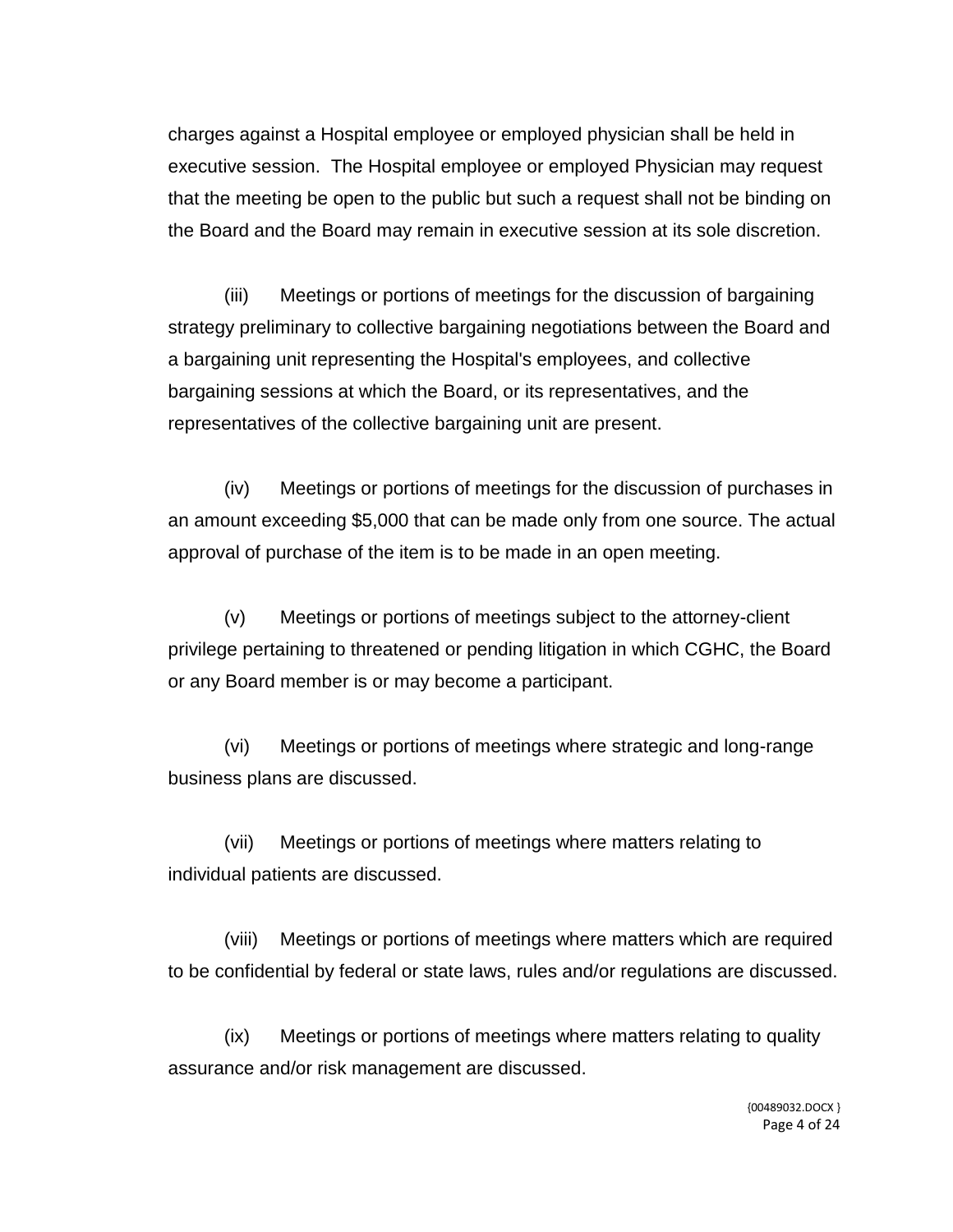(x) Meetings or portions of meetings where the credentialing of physicians is discussed. The actual granting of credentials is to be made in a public meeting.

E. Notice of Meetings. Seven (7) days notice of all meetings at which a quorum of the Board is present for the conducting of corporate business, including meetings in executive session, shall be given to the public and to the County. The notices to the public shall be provided by publication in an acceptable social media outlet or the local newspaper. Notices to the County shall be emailed, faxed or handdelivered to the County Manager, or his/her office, or such other location as the County shall designate. The notices shall include a statement that an agenda containing a list of specific items of business to be discussed or transacted at the meeting is available upon request.

F. Minutes. The Board shall keep written minutes of all its meetings. The minutes shall include at a minimum, the date, time and place of the meeting, the names of the members in attendance and those absent, the substance of the proposals considered and a record of any decisions and votes taken which show how each member voted (but roll call vote tabulation is not required). Except as hereinafter specifically provided, minutes shall be open to County inspection. Minutesare subject to inspection and copying at the Hospital's executive offices for a reasonable charge upon written request. Draft minutes shall be prepared within thirty days after the meeting at which a quorum is present. Minutes shall not apply to the substance of matters, decisions, votes or any other thing done, discussed or taken during any executive session. Minutes of executive sessions, if any, shall be sealed and shall not be available for any inspection except in the event of the termination of the Health Care Facilities Contract between CGCH and the County or any successor agreements for the lease and operation of the Hospital, and then only to the extent that such minutes or portions thereof contain information not otherwise available to the County, which information is

> {00489032.DOCX } Page 5 of 24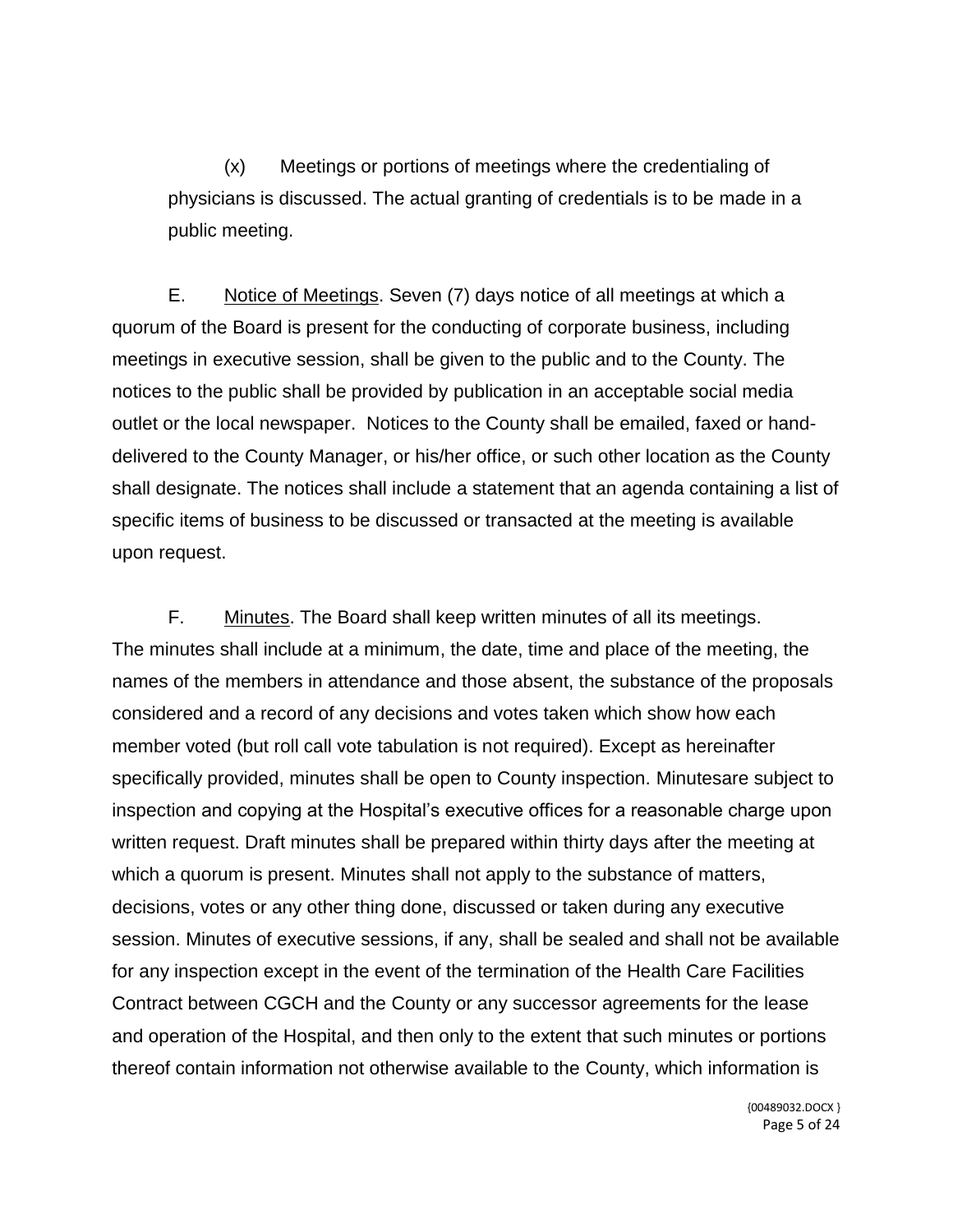necessary and appropriate to enable the County to facilitate a smooth transition of the operations of the Hospital. Final minutes shall be voted upon and approved at the next meeting wherein a quorum is present.

G. Duties of Board Members. In addition to the duties and responsibilities established by New Mexico law and elsewhere in these bylaws, the Board shall:

(i) Annually, or more frequently if appropriate, review the performance of the Board, its committees and members.

(ii) Annually, or more frequently if appropriate, review the performance of the Chief Executive Officer of the Hospital.

(iii) Oversee the preparation of, and approve with amendments if necessary, the annual management plan and budget in consultation with the Chief Executive Officer and Chief Financial Officer with appropriate input and participation from the management company engaged by the Board

(iv) Provide and/or arrange for appropriate orientation and continuing education programs for its members.

Section 3. Annual Meeting. An annual meeting of the Board of Directors, for the election of officers and the transaction of such other business as may properly come before it, shall be held in the months of July or August on a date and hour to be determined each year by resolution of the Board of Directors or at such other time as the Board of Directors may determine. At the annual meeting of the Board, or at a special meeting during the year, among other business, the Board will elect officers, appoint committee members, establish investment authority for the Corporation's accounts for the next fiscal year, establish the regular meeting schedule for the Board for the coming fiscal year (which shall be held on a designated day of each month at a regular starting time) and adopt meeting notices in conformance with paragraph 2.E. above.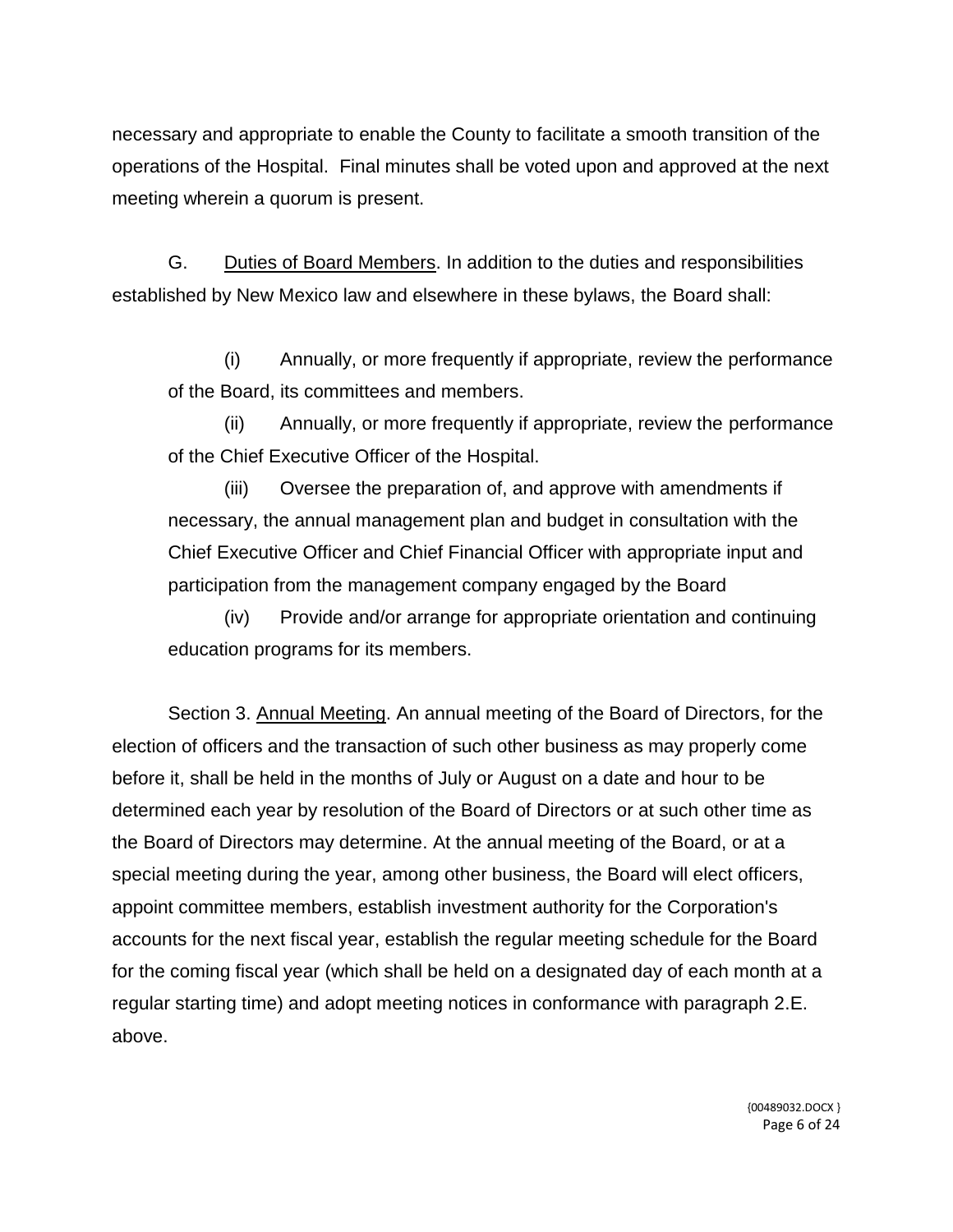Section 4. Special Meetings. Special meetings of the Board of Directors may be called at any time by the Chairperson of the Board or upon written request of any two other Directors, which request shall specify the object of the meeting. Notice of the object of any special meeting must be given with reasonable particularity.

Section 5. Place of Meetings. All meetings of the Board of Directors shall be held in Cibola County, New Mexico, at the Hospital or at such other place as may be designated in the notice of meeting.

Section 6. Notice. The Executive Assistant to the CEO, or designee, shall at least three (3) days prior to the date set for any Board meeting, give notice thereof to each member, by e-mail, mail or personal delivery stating the time and place of such meeting and, if a special meeting, the object of the meeting. If e-mailed, such notice shall be deemed given when sent through the internet provider for the Hospital sent to the director at the e-mail address as it appears on the records of the Corporation. If mailed, such notice shall be deemed given when deposited in the United States mail, postage prepaid, addressed to the director at the director's address as it appears on the records of the Corporation. If the day fixed for any meeting falls on a legal holiday an alternative date shall be selected and appropriate notice shall be given.

Section 7. Meeting Without Notice. Notice of any meeting of the Board of Directors, as provided in Section 6 of Article I of these Bylaws, may be dispensed with and any business transacted thereat which might have been transacted if the meeting had been duly called, provided all of the members of the Board entitled to vote shall be present at the meeting or sign a written waiver of notice either before or after the meeting.

Section 8. Teleconference or Videoconference Meetings. The Board may conduct meetings by teleconference or videoconference and any one or more directors may participate in a meeting of the Board of Directors by means of a conference telephone, videoconference or similar communications equipment, which allows all persons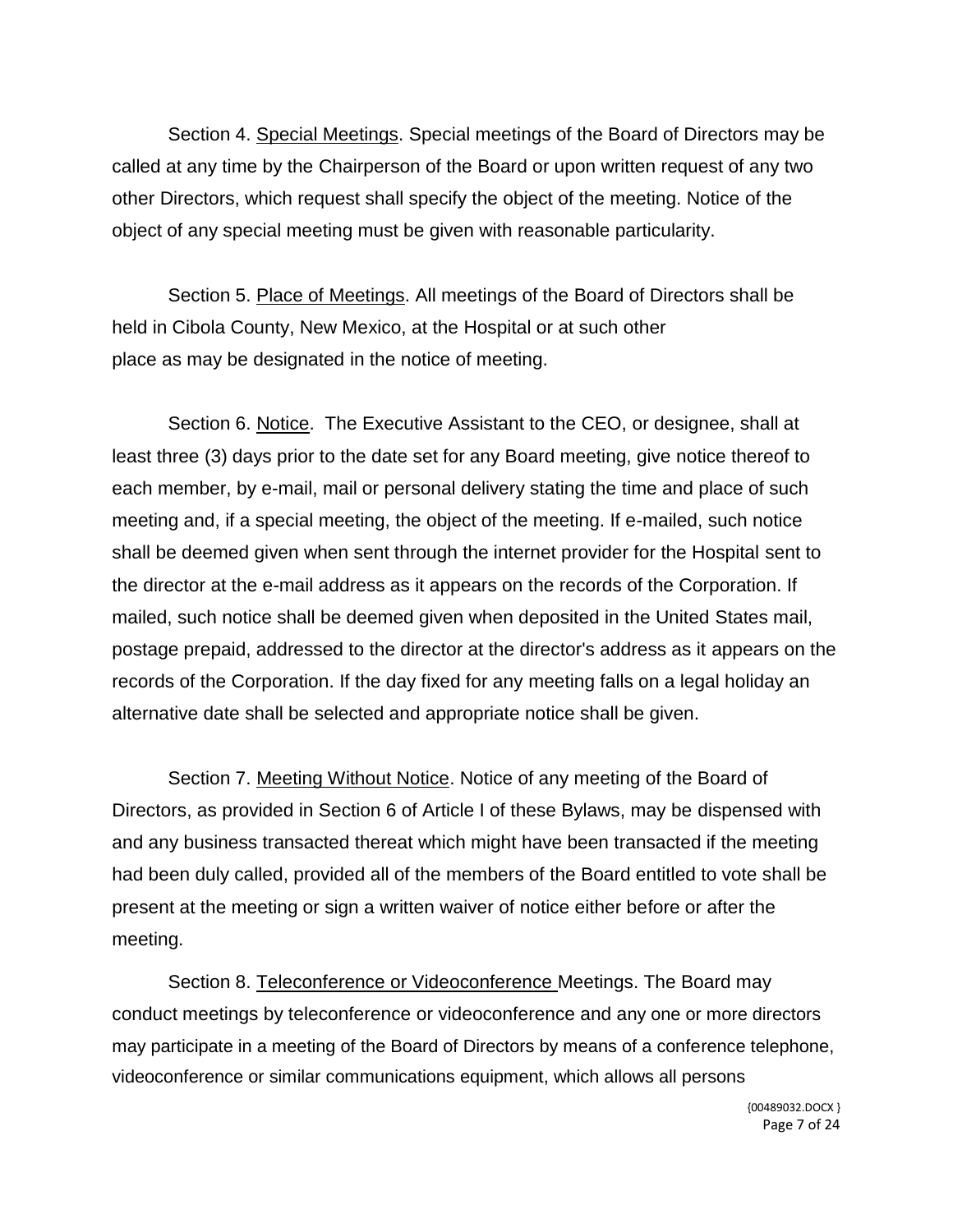participating in the meeting to hear each other. Participation by telephone or videoconference shall be equivalent to presence in person at the meeting for purposes of determining if a quorum is present. Arrangements for public participation in public Board meetings to be conducted by teleconference or videoconference will be made and notice of such arrangements will be communicated to the public in the notice given of such meetings.

Section 9. Quorum. A majority of Directors shall constitute a quorum for the transaction of business. The act of a majority of the Directors who are present at a meeting at which a quorum is present, except as otherwise provided by law or by the Articles of Incorporation or these Bylaws, shall be the act of the Board of Directors. In the absence of a quorum, those present may adjourn the meeting without further notice until a quorum is secured.

Section 10. Chairperson of Board. There shall be a Chairperson of the Board of Directors, as further described in Article II, Section 2.

Section 11. Vice-Chairperson of Board. There shall be a Vice-Chairperson of the Board of Directors, as further described in Article II, Section 3.

Section 12. Consent. Any action which is required or permitted to be taken at a meeting of the Board of Directors in an executive session may be taken without a meeting if a consent in writing setting forth the action so taken is signed by all of the Directors entitled to vote on such action. The consent shall have the same force and effect as a unanimous vote. Such action shall be effective as of the date specified in the consent.

Section 13. Compensation. The Directors shall not receive compensation for their services as such but the Board may authorize reimbursement for expenses incurred by Directors in connection with the performance of their duties. Nothing herein contained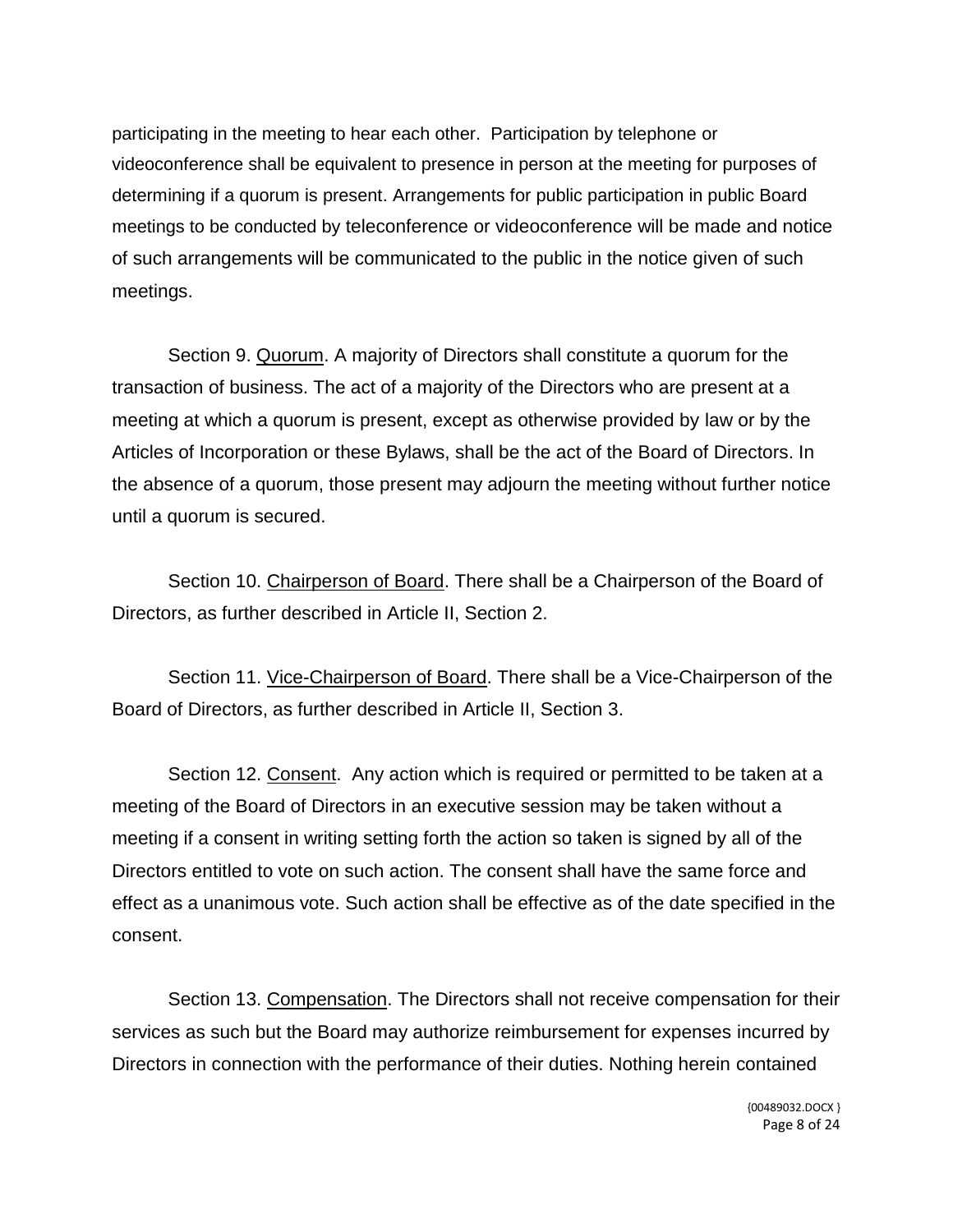shall preclude any director from serving CGHC in any other capacity or receiving compensation for any such services.

Section 14. Contracts with Interested Directors. Subject to the guidelines on conflicts of interest set forth in Section 15 below, the Corporation may enter into contracts or transact business with one or more of its Directors, or with any person, corporation, company or other concern in which one or more of the Corporation's Directors has or may have any pecuniary or other personal interest whatsoever. No contract or transaction shall be void, voidable or otherwise in any way affected for any purpose, nor shall any director be liable to account to the corporation for any profit realized by him from or through any such contract or transaction, by the fact that one or more Directors are personally interested in it, if at or prior to a meeting of the Board of Directors (or action by the Board without a meeting) making, authorizing or ratifying such contract or transaction the general nature of such personal interest has been or is disclosed to, or is otherwise known by, the Directors present at such meeting or the Directors taking such action without a meeting, as the case may be. Any such interested director shall not be counted in determining the existence of a quorum, and he shall abstain from the vote at any meeting of the Board (or in any action by the Board without a meeting) which makes, authorizes or ratifies any such contract or transaction. The number of Directors necessary to make, authorize or ratify any such contract or transaction shall not include the votes of one or more interested Directors.

Section 15. Conflicts of Interest. A Director should be sensitive to any personal, civic or business interest he or she may have in a decision to be made by the Board of Directors and, as far as possible, recognize such personal, civic or business interest prior to the discussion or presentation of such a matter before the Board. When a Director has a personal, civic or business interest in a transaction or matter being considered by the Board of Directors, the Director should disclose the conflict in reasonable detail before the Board of Directors takes action on the matter. The Chairperson of the Board may also initiate a review of a director's apparent personal,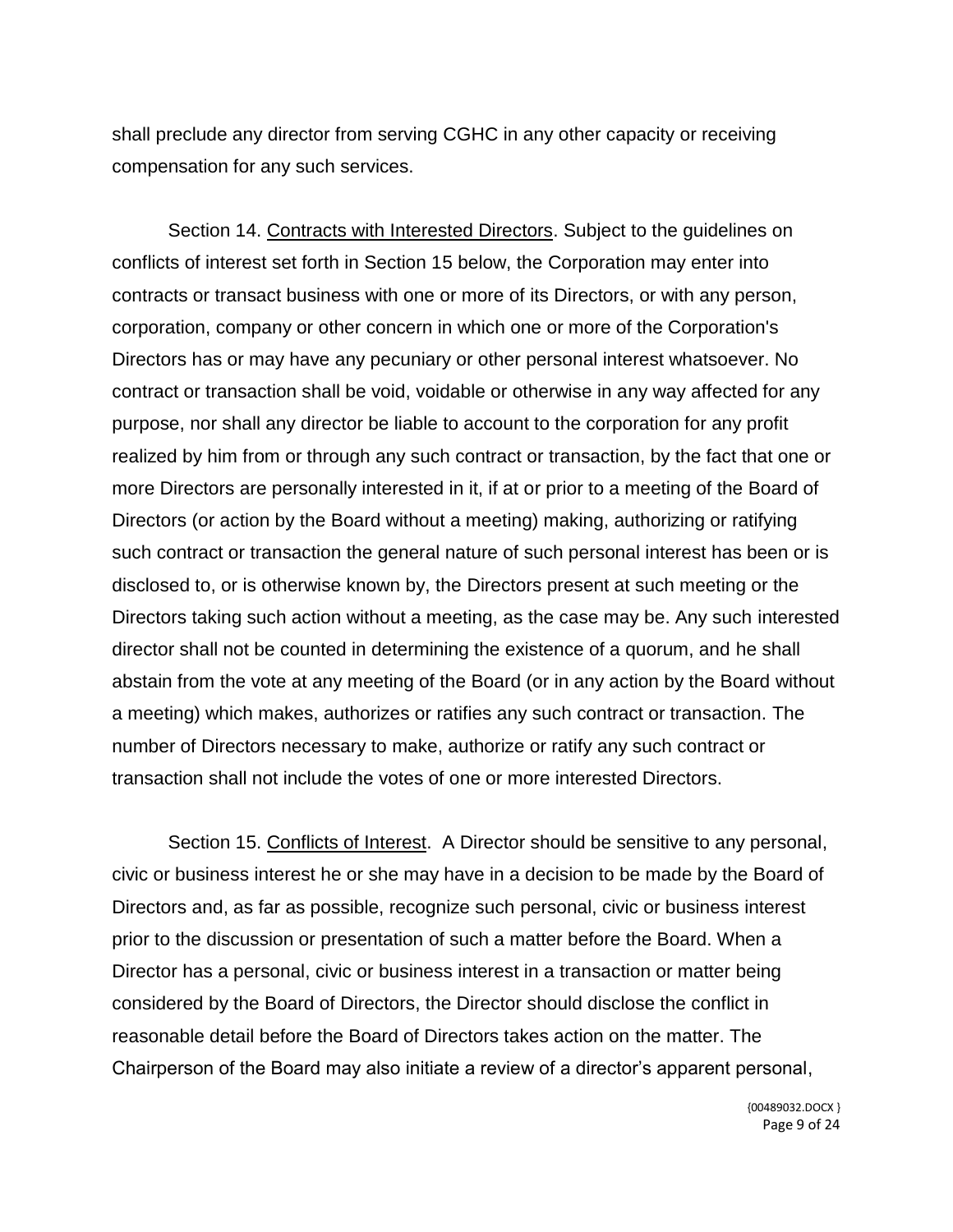civic or business conflict of interest. Upon disclosure by the director or the Chairperson's initiation of a potential personal, civic or business conflict of interest, the Board may determine to provide a review of the potential conflict of interest by assigning an ad hoc committee of at least three (3) Board members to review the potential conflict. Upon report by the committee, if the Board concludes by majority vote that there is a potential conflict of interest and that the interests of the Corporation will be served by placing restrictions on the interested Director with regard to the matter, it shall adopt a resolution to that effect. The restrictions that the Board is permitted to adopt include exclusion of the interested Director from discussion of the matter at regular Board meetings, Board committee meetings and Board meetings conducted in executive session, adoption of confidentiality restrictions with regard to the matter and abstention from voting of the matter. At least once each year each Director shall sign a conflict of interest statement fully disclosing any possible conflicts of interest he or she may have with CGHC.

Section 16. Confidentiality of Information. Directors shall not disclose to third parties information that is of a confidential nature such as information regarding the financial condition of CGHC, business and management plans, employee or physician salary or payments, patient information, information regarding the Medical Staff and other information of a sensitive or proprietary nature. CGHC shall be entitled to pursue appropriate legal process to prevent any Director from improperly disclosing confidential information, including seeking injunctive relief if the Board of Directors deems it necessary or appropriate to protect the interests of CGHC.

Section 17. Compliance. The Board members have an obligation to ensure the Hospital has an effective compliance program in place to detect and deter legal violations.

# ARTICLE II. OFFICERS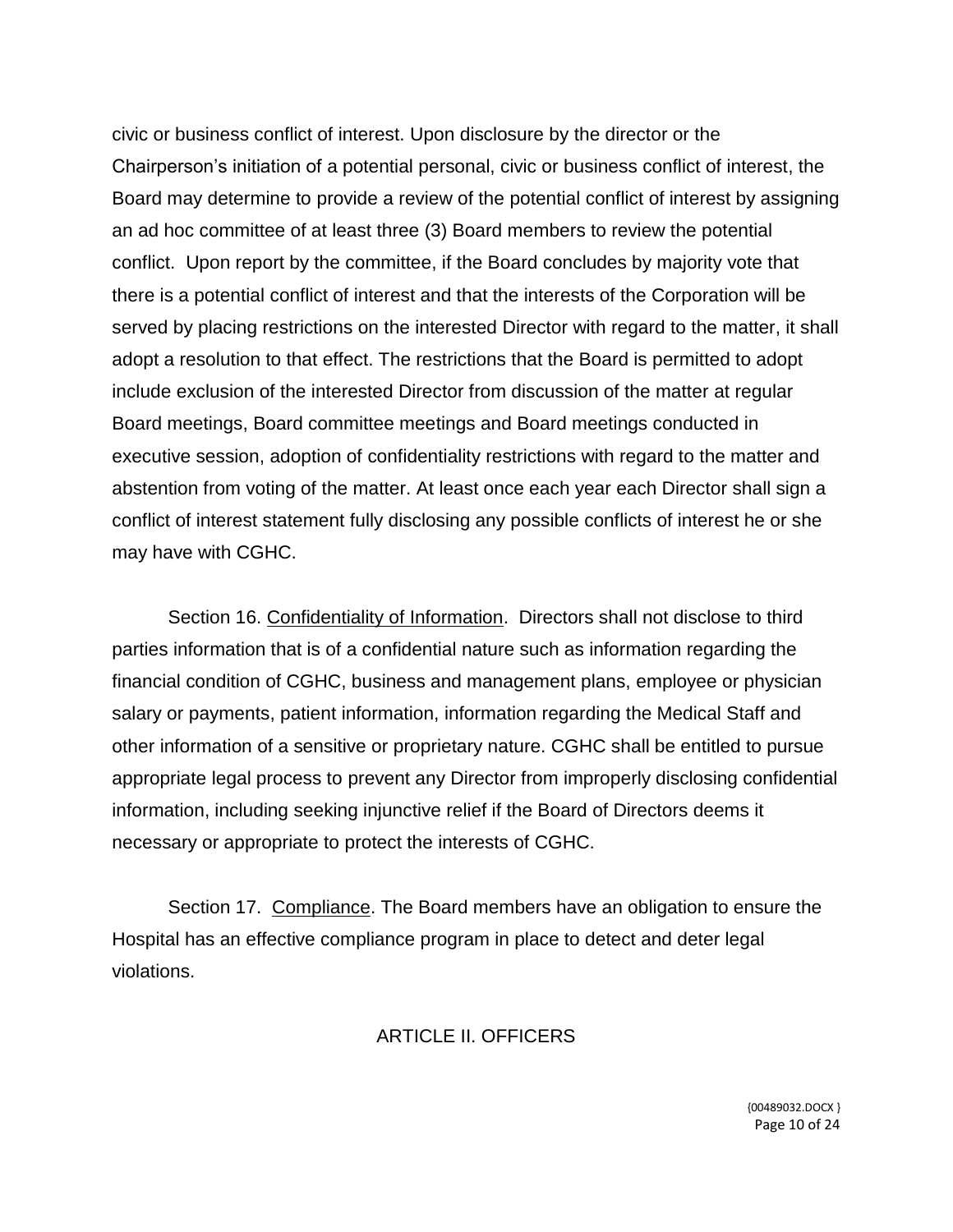Section 1. Number and Election. At the annual meeting of the Board, there shall be elected to serve for the ensuing year and until their respective successors are duly elected and qualified, a Chairperson, Vice-Chairperson, a Secretary, a Treasurer and such other officers or assistant officers as the Board shall deem advisable. The Chairperson, Vice-Chairperson, Secretary and Treasurer must be members of the Board. The Board shall have the power to elect at any meeting such additional officers as it deems advisable. Two or more offices may be held by the same person, except that the office of the Chairperson and the office of Vice-Chairperson shall not be held by the same person. Any vacancies occurring in the offices of the Corporation shall be filled for the unexpired term by the Board.

Section 2. Chairperson. The Chairperson of the Board shall be nominated and elected at the Annual Meeting, by and from the members of the Board according to the procedure outlined in the bylaws, and shall hold the office until the successor is elected and qualified. The Chairperson shall call and preside at all meetings of the Board and countersign with the Secretary all deeds, leases, and conveyances executed by CGHC. The Chairperson shall also perform such additional duties as required by the Board or as may be prescribed from time to time by the Bylaws and/or State and Federal laws.

#### A. Qualifications

- 1. Can work to build consensus
- 2. Is adept at strategic and financial planning
- 3. Has strong communication skills
- 4. Has experience in a field or endeavor that contributes to the disciplines that affect the organization, i.e., insurance/managed care, medicine, law, finance/banking, real estate, marketing, information technology, public policy, corporate management, etc.
- 5. Feels that collaboration is necessary for success
- 6. Possesses openness and honesty
- 7. Subscribes to and practices a high moral standard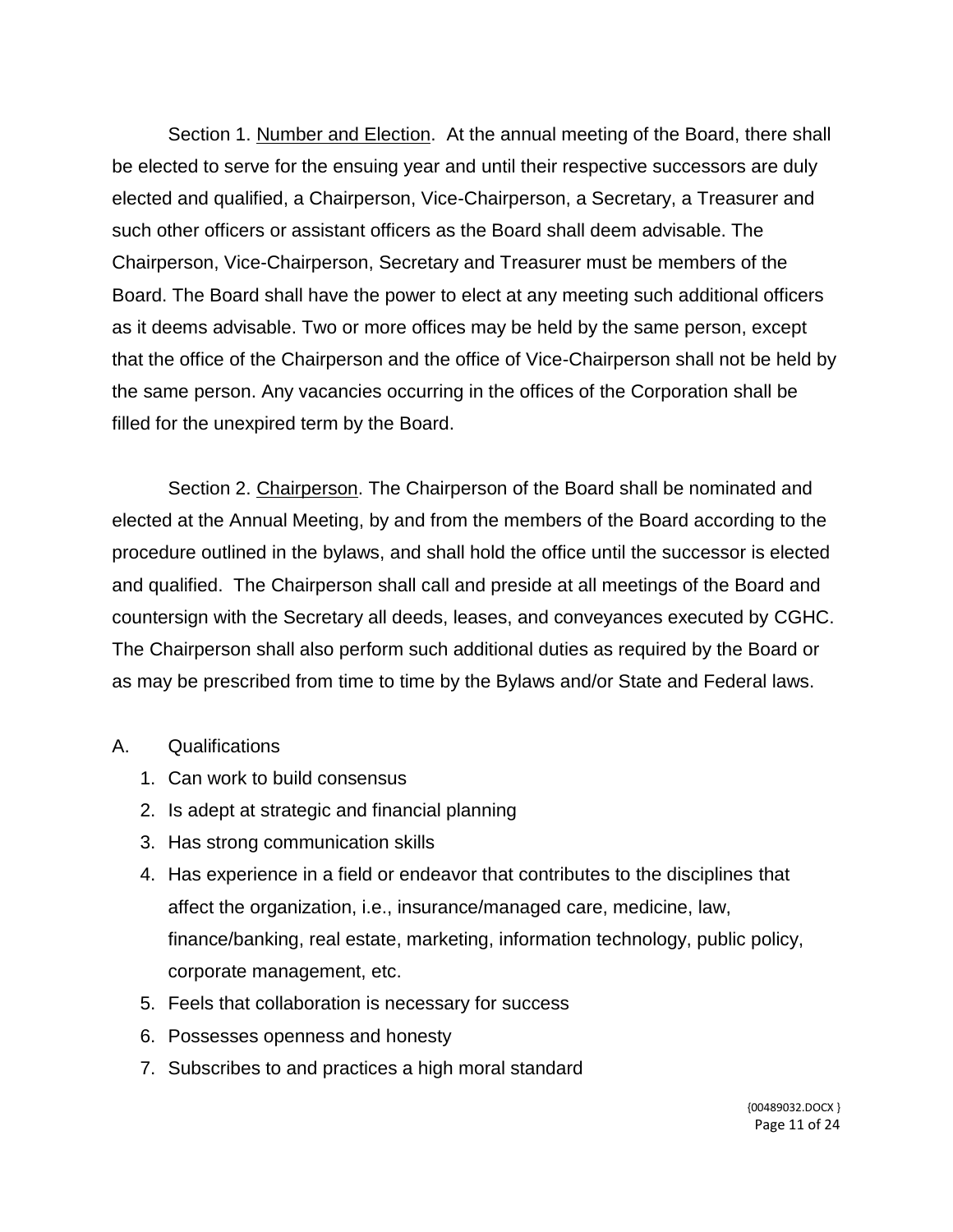- 8. Values personal growth and learning, particularly covering matters confronting the board and the organization
- 9. Sees self as a servant leader
- 10.Accepts that the board has the authority and that individual board members have none (unless delegated by the board)
- 11.Is personally challenged by what is best for the organization and the community

# B. Responsibilities

- 1. Chairs board and executive committee meetings: to ensure orderly conduct; fair and appropriate opportunity for all to contribute; suitable time allocation per item; determining order of agenda and discouraging deviations from this during the meeting; directing discussion towards consensus; clarifying and summing up actions and policies; discouraging sidebar conversations
- 2. Serves on Board subcommittees and acts as Board liaison on committees, including but not limited to the Finance Committee, Professional Committee, Scholarship Committee, Performance Improvement Committee, Project Committee, Nominating Committee, and Physician Recruitment Committee
- 3. Appoints subcommittee chairs when necessary and with input from the chief executive and other Board members, recommends who will serve on Board subcommittees
- 4. Calls special meetings of the Board as necessary
- 5. Works in partnership with the chief executive to ensure board resolutions are carried out, preparing board meetings, the agenda and conducting new board member orientation
- 6. Oversees searches for a new chief executive and coordinates chief executive's annual performance evaluation
- 7. Is a partner with the chief executive in achieving the organization's mission and on issues confronting the organization
- 8. Be the spokesperson for the Board when communicating with hospital employees and the public, including government officials, media, etc.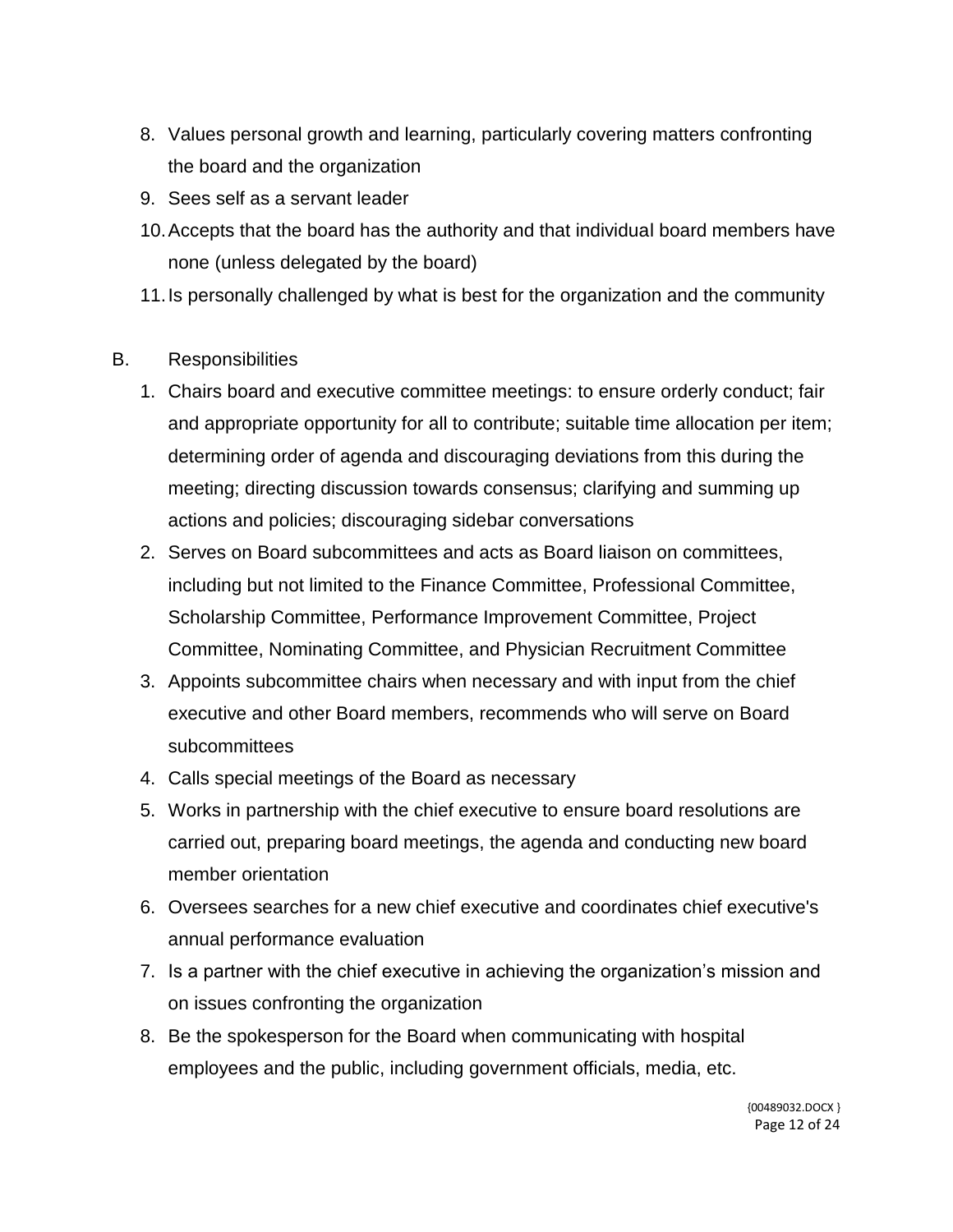- 9. Signs corporate documents and other duties necessary for operations and as required by law
- 10.Leads efforts to recruit new board members
- 11.Periodically consults with board members on their roles and helps them assess their performance
- 12.Provides leadership to the Board of Directors, who sets policy and to whom the chief executive is accountable
- 13.Encourages Board's role in strategic planning
- 14.Helps guide and mediate Board actions with respect to organizational priorities and governance concerns
- 15.Monitors financial planning, financial reports, quality planning and quality reports
- 16.Reviews Board Bylaws and recommends any necessary changes as outlined in Bylaws

Section 3. Vice-Chairperson. The Vice-Chairperson shall be the vice-chair of the Board of Directors, and shall perform such duties, including those of the Chairperson/President, as may be assigned to the Vice-Chairperson from time to time by the Board. During the Chairperson/ President's absence or disability, his or her powers and duties shall devolve upon the Vice-Chairperson. The Vice-Chairperson shall generally become the next Chairperson of the Board after the resignation or removal of the current Chairperson, in order to provide appropriate training for the Vice-Chairperson to be able to handle the position of Chairperson and smooth succession planning for the governance of the Board. The Board shall elect the Vice-Chairperson from among its members, and the Vice-Chairperson shall be entitled to vote on all matters coming before the Board.

Section 4. Secretary. The Secretary shall act as secretary of, and keep the minutes, or designate them to be kept, of all meetings of the Board, and whenever required by the Chairperson shall perform like duties for any committee. The Board may designate any person to act as secretary of any meeting of the Board from which the

> {00489032.DOCX } Page 13 of 24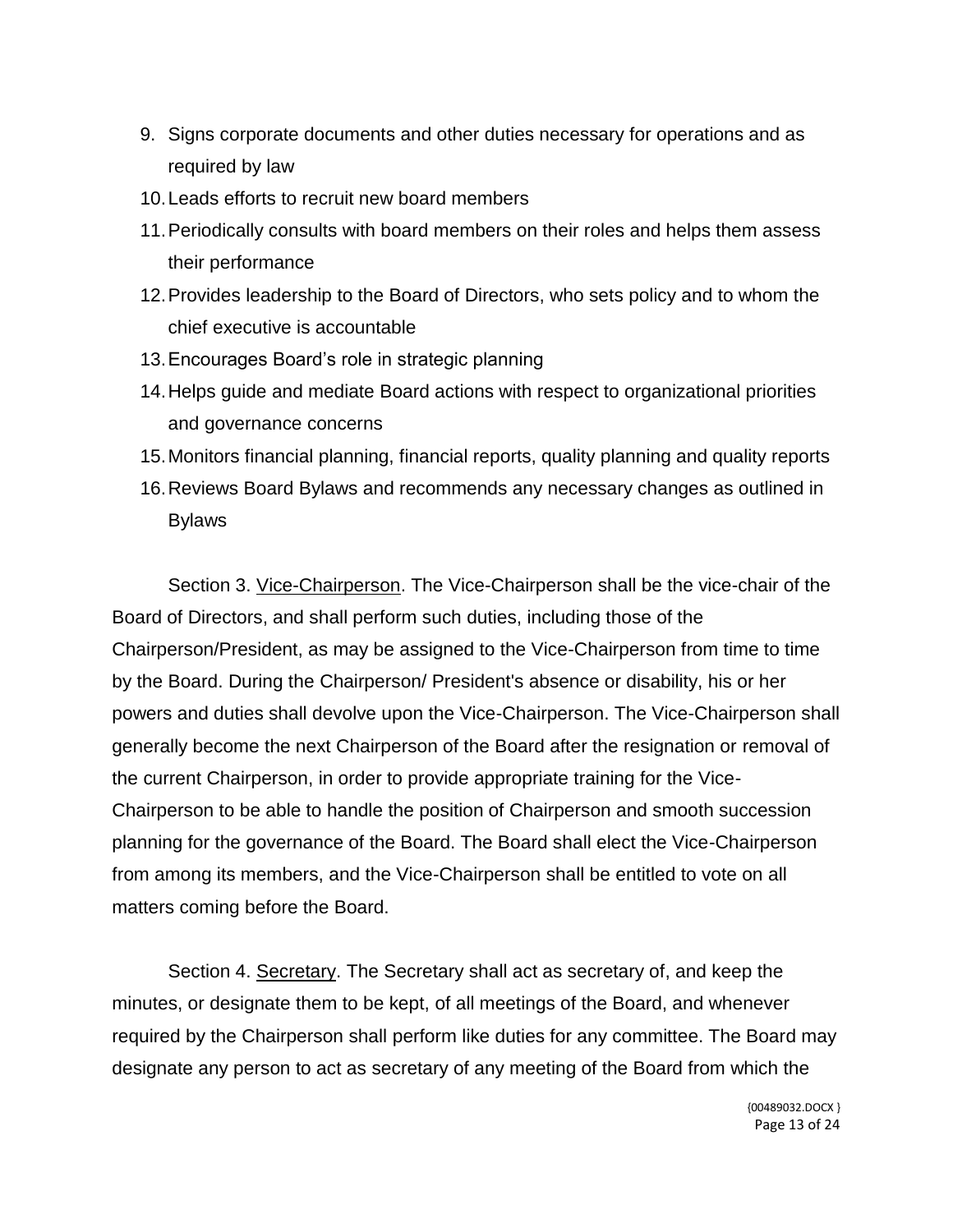Secretary is absent. The Secretary shall see that all notices are duly given in accordance with these Bylaws and as required by law. He or she shall have the charge of the books, records and papers of the Corporation relating to its organization and shall see that all reports, statements and other documents required by law are properly kept or filed, except to the extent that the same are required to be kept or filed by the Treasurer. He or she shall perform all the duties normally incident to the office of Secretary and such other duties as may from time to time be assigned to the Secretary by the Board of Directors or other authorized officer. The Assistant Secretaries shall, if applicable, in the absence of the Secretary, perform all of the duties of that officer and at all times they shall perform such of the Secretary's duties as may be assigned to them respectively by the Board or other authorized officer.

Section 5. Treasurer. The Treasurer shall have the charge, custody and responsibility for the funds of the Corporation and shall cause accurate and adequate records to be kept of the assets, liabilities and transactions of the Corporation, although the Treasurer may delegate the day to day responsibilities for the funds management of the Corporation to an employed CFO. He or she shall cause all moneys of the Corporation to be deposited in the name of the Corporation in such banks, trust companies or other depositories as may be designated by the Board or by an officer or officers so delegated by the Board. He or she shall be the chair of the Finance Committee of the Board and shall perform all the duties normally incident to the office of Treasurer and such other duties as may from time to time be assigned to him or her by the Board Chairperson.

### ARTICLE III. COMMITTEES

The Chairperson shall establish and designate membership of committees each year, which committees shall exercise such powers as may be delegated to such committees by the Chairperson. Four committees, the Finance Committee, the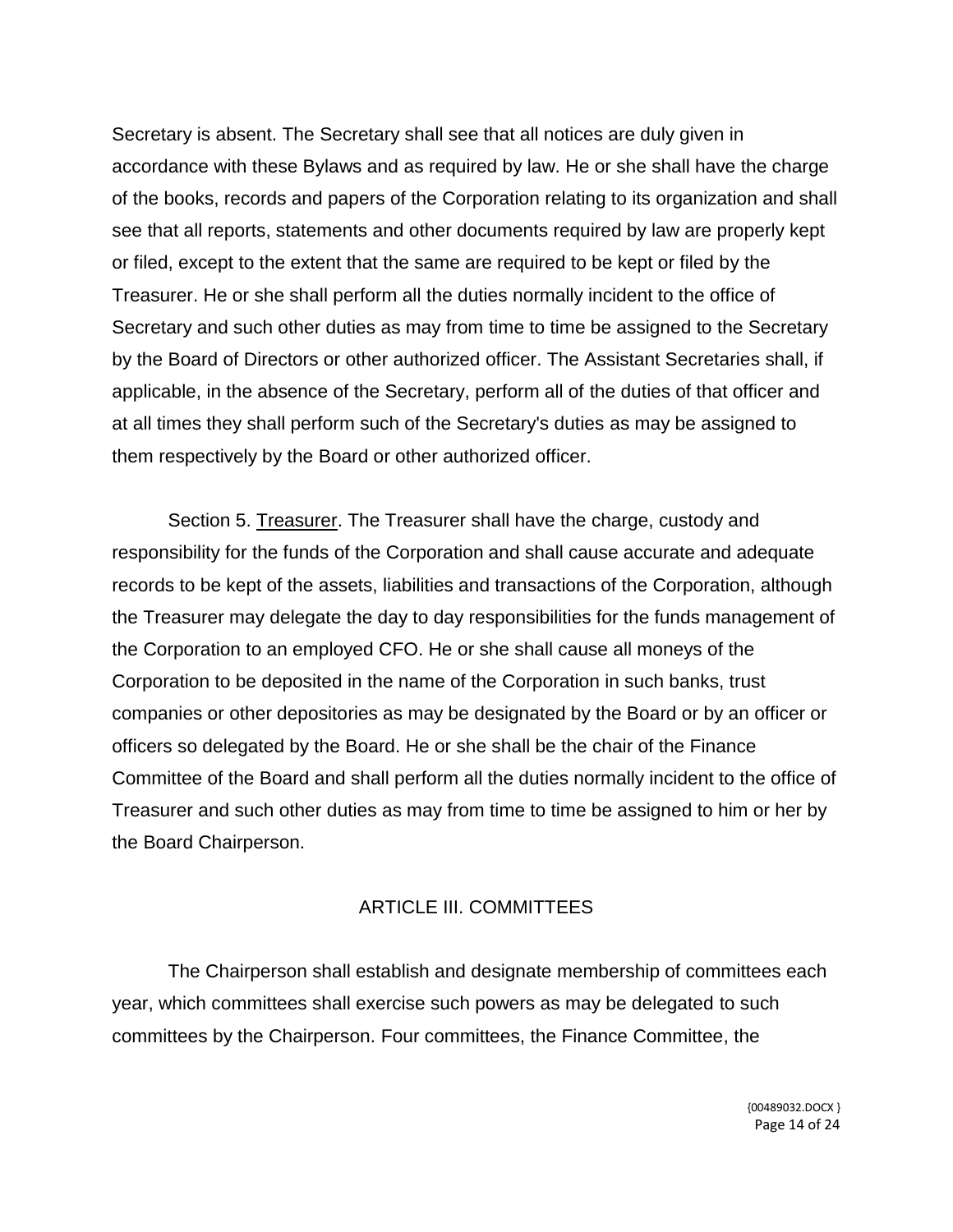Professional Committee, the Hospital Performance Improvement Committee (PIC), and the Joint Conference Committee, shall be mandatory.

Section 1. Finance Committee. The Finance Committee shall consist of the Treasurer as the chairperson and at least two more Board members. The Finance Committee shall be responsible for:

A. The management and investment of all funds of the Corporation (subject to applicable limitations established by the Corporation's contractual agreement with the County of Cibola).

B. Review and approve the annual budget prepared by the Chief Financial Officer prior to presentation of the budget to the Board.

C. Review of the monthly financial reports prepared by the Chief Financial Officer.

Section 2. Professional Committee. The Professional Committee shall consist of the Chief of Medical Staff as the chairperson, at least two other members from the Board, and the CEO, CMO; a Medical Staff Office representative(s) will attend as nonvoting member(s). The Professional Committee shall have the following duties:

A. Review and transmit to the Board recommendations from the Medical Executive Committee (MEC) with regard to credentialing issues, appointment and privileging, and any actions concerning all members of the Medical Staff and Allied Health Professional Staff of the Hospital.

B. Recommend to the Board any limitations on the practice areas for the Medical Staff within the Hospital.

The Board shall have the option to act as the Professional Committee rather than appoint a separate committee.

Section 3. Performance Improvement Committee (PIC). The PIC shall consist of the CEO, CCO, CMO, CFO, HR Director, Risk Manager, Medical Staff members and Board members. The Chair will be elected by committee members. The PIC shall have the following responsibilities: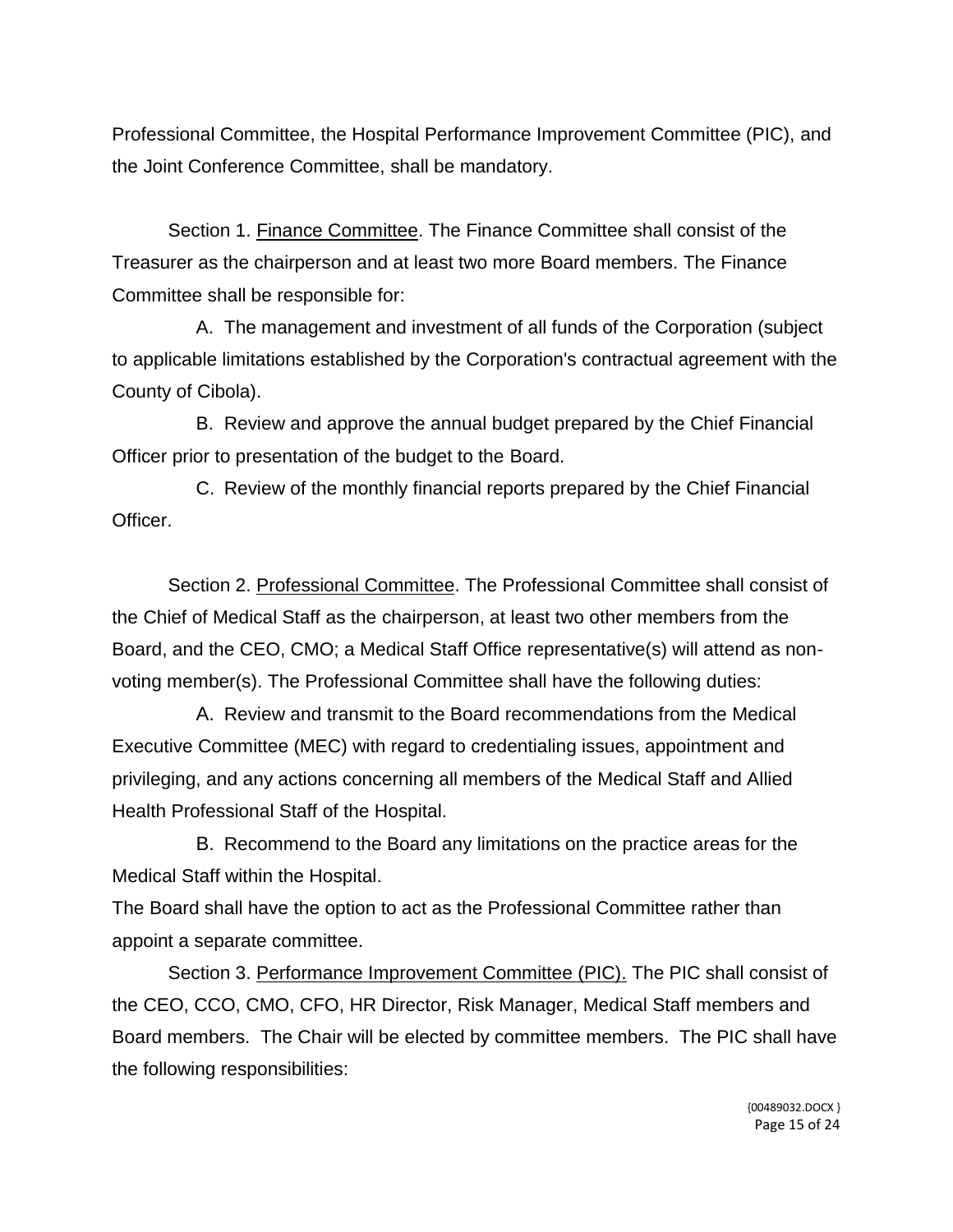A. Oversee the quality activities of the hospital, including patient care, treatment, services and patient safety.

B. Directs the organizational performance improvement activities by means of the functions of the MEC/Medical Staff in conjunction with hospital staff, Board members and executive staff.

Section 4. Joint Conference Committee (A Board Committee) is composed of three board members (the Board Chair, Vice Chair and Secretary) and three medical staff members (the chief of staff, vice-chief of straff, and immediate past chief of staff, or designees of these positions) and is designed to manage conflicts and issues between the Board and the medical staff, and to provide an open door forum for communication between the two entities when needed.

Section 5: Human Resources/Recruitment Committee (HR Committee) is composed of the HR Director, the CEO and at least two Board members. This committee will participate in the recruitment of providers and leadership positions within the Hospital.

Section 6: Technology and Facility Committee (Technology Committee) is composed of the CEO, CFO and at least two Board members. This committee will oversee and advise the Board on improvements and reconfiguration of the Emergency Department and major building improvements.

Section 7: Board Authority to Act as Committee. The full Board may determine from time to time, to act as and in lieu of any of the above committees.

Section 8: Notices. The meeting notice adopted by the Board at the annual meeting shall also address regular committee meetings for the fiscal year. The designation of such committees and the delegation of authority thereto shall not operate to relieve the Board of Directors of any responsibility imposed on it by law.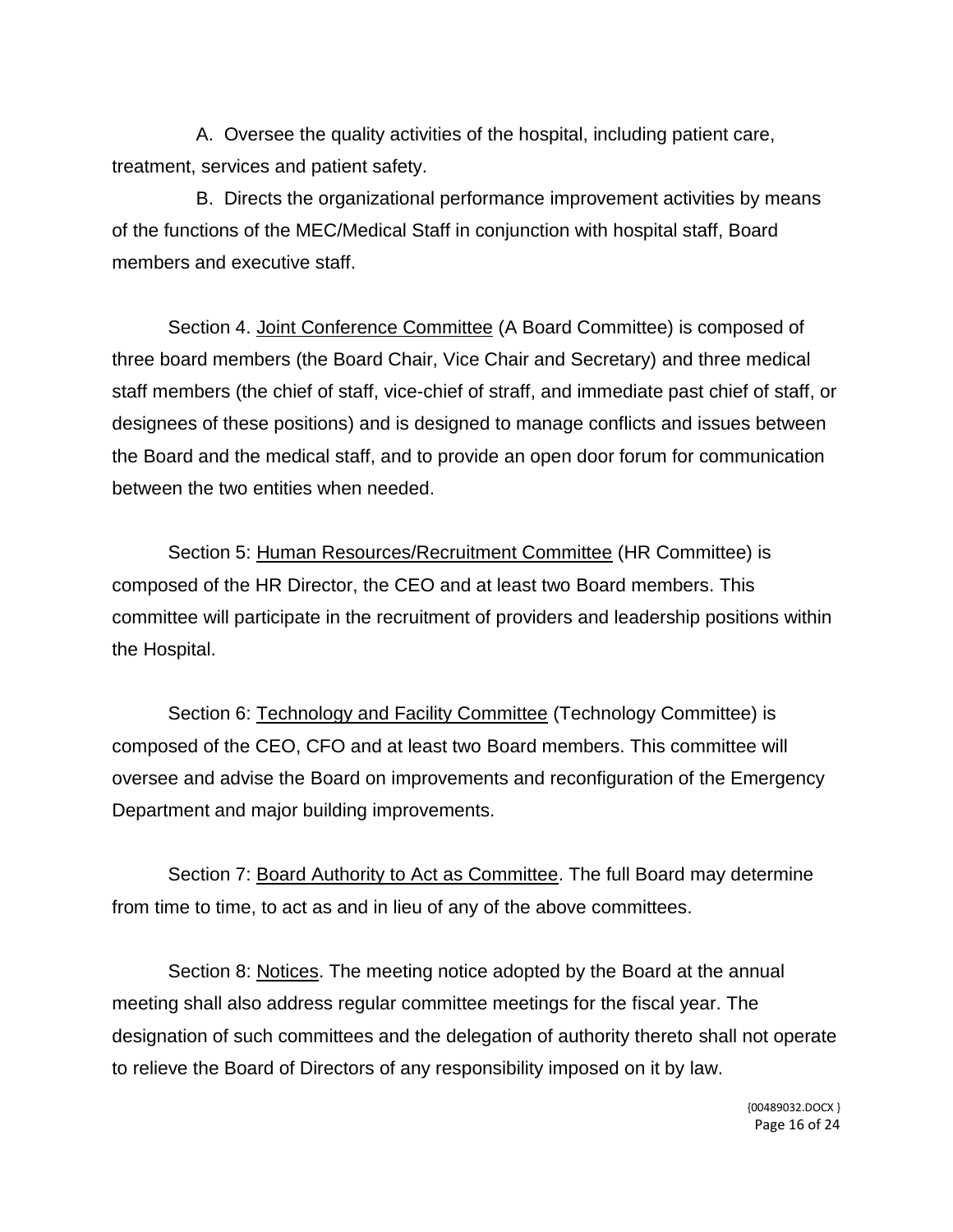### ARTICLE IV. REMOVAL

Any director or officer may resign at any time. A Director may be removed for good reason upon a vote of not less than five members of the Board of Directors. Good reason shall mean (i) failure of a director to attend the majority of annual and special board meetings, (ii) continued disruptive behavior of the director, (iii) conviction of a felony or a crime of moral turpitude by the director, or (iv) continued failure to be a good "ambassador" for the Corporation in the community. Any officer may be removed with or without cause by the affirmative vote of a majority of the Directors entitled to vote who are present at any regular meeting or any special meeting of the Board called for that purpose at which a quorum is present. Such removals shall be without prejudice to the contract rights, if any, of the person removed.

### ARTICLE V. WAIVER OF NOTICE

Whenever any notice is required to be given under the provisions of the statutes or of the Articles of Incorporation, or of these Bylaws, a waiver thereof in writing signed by the person or persons entitled to said notice, whether before or after the time stated therein, shall be deemed equivalent to the giving of such notice.

#### ARTICLE VI. INDEMNIFICATION

To the extent permitted by law and in accordance with the applicable provisions of the New Mexico Nonprofit Corporation Act:

A. The Corporation shall have the power to indemnify any person who was or is a party or is threatened to be made a party to any threatened, pending or completed action or suit by or in the right of the Corporation to procure a judgment in its favor, by reason of the fact that he or she is or was a director, officer/director, officer, employee or agent of the Corporation, or is or was serving at the request of the Corporation as a director, officer/director, officer, employee or agent of another corporation, partnership,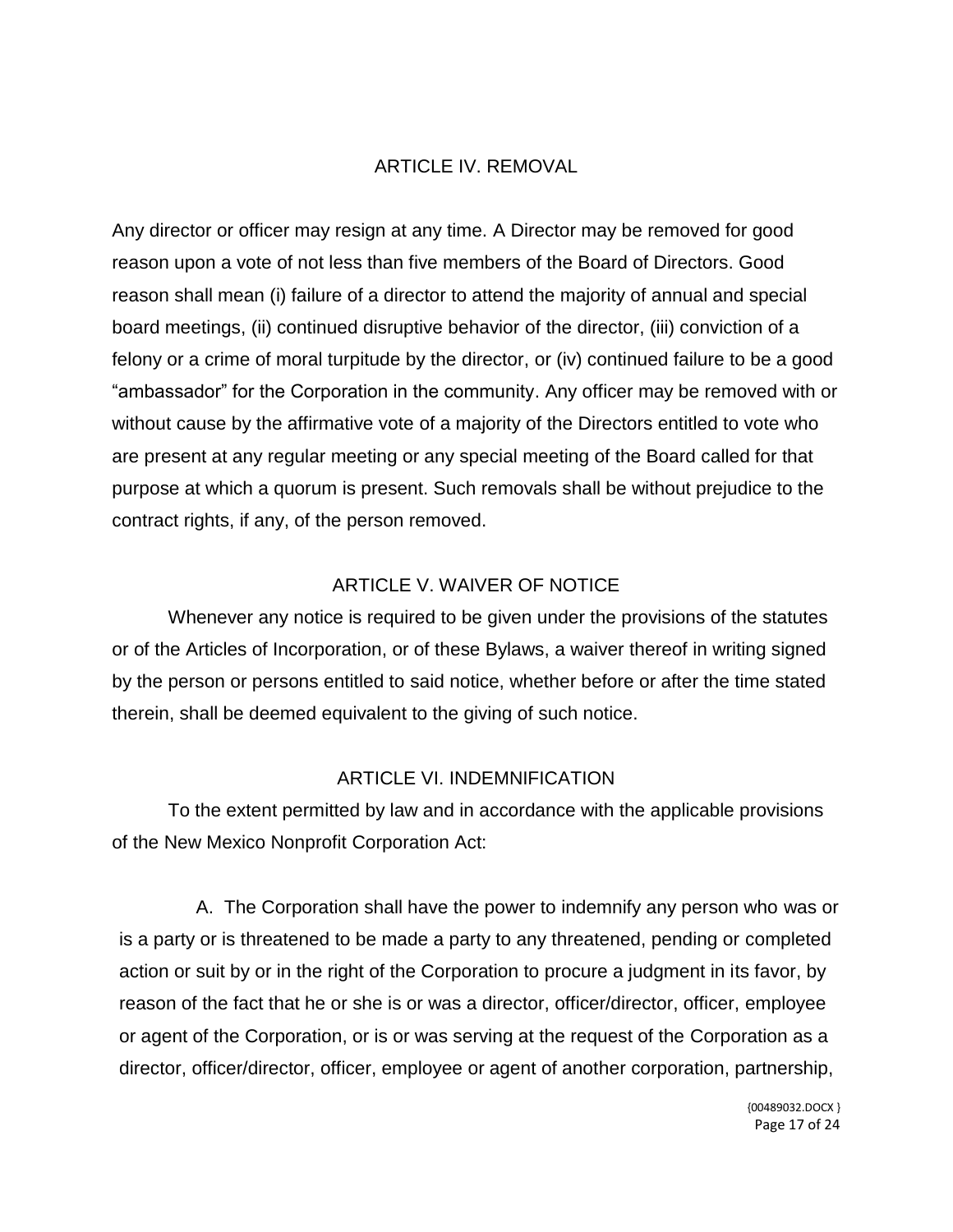joint venture, trust or other enterprise against the reasonable expenses, including attorneys' fees, actually and necessarily incurred by him or her in connection with the defense or settlement of such action or suit, or any appeal therein; PROVIDED, however, that no indemnification shall be made in respect of any claim, issue or matter as to which such person shall have been adjudged to be liable on the basis that he or she has breached or failed to perform the duties of his or her office and the breach or failure to perform constitutes willful misconduct or recklessness.

B. The Corporation shall have the power to indemnify any person who was or is a party or is threatened to be made a party to any threatened, pending or completed action, suit or proceeding, whether civil, criminal, administrative or investigative (other than one by or in the right of the Corporation to procure a judgment in its favor) by reason of the fact that he or she is or was a director, officer/director, officer, employee or agent of the Corporation, or is or was serving at the request of the Corporation as a director, officer/director, officer, employee or agent of another corporation, partnership, joint venture, trust or other enterprise, against judgments, fines, taxes, excise taxes, amounts paid in settlement and reasonable expenses, including attorneys' fees, actually and reasonably incurred by him or her in connection with such action, suit or proceeding, or any appeal therein; PROVIDED, however, that no indemnification shall be made in respect of any claim, issue or matter as to which such person shall have been adjudged to be liable on the basis that he or she has breached or failed to perform the duties of his or her office and the breach or failure to perform constitutes willful misconduct or recklessness.

### ARTICLE VII. MEDICAL STAFF

### Section 1. Organization, Appointments, and Hearings.

A. The Board of Directors shall establish a medical staff to govern the physicians, dentists, podiatrists, and Licensed Independent Practitioners ("LIP") and

> {00489032.DOCX } Page 18 of 24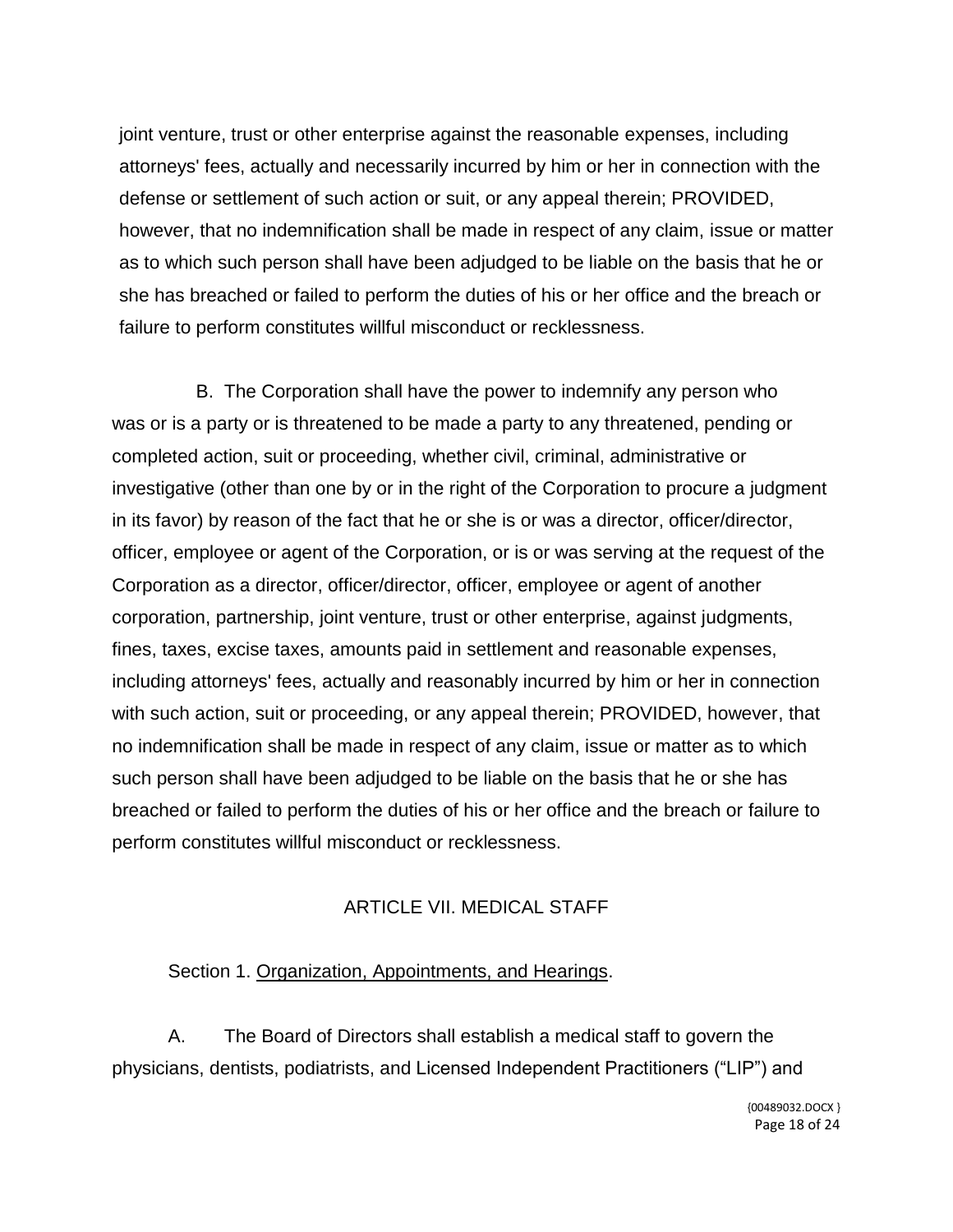other practitioners granted privileges to practice at the Hospital. The Medical Staff shall elect officers and an Executive Committee pursuant to the Medical Staff Bylaws. The Medical Staff shall adopt and amend, as appropriate, Bylaws governing its operation, however, such Bylaws and any amendments shall not become effective until approved by the Board. The Medical Staff Bylaws shall be reviewed at least biennially by the Board of Directors.

B. The Medical Staff shall (a) operate as a component part of the Hospital, through its clinical services, committees, and officers and will be responsible and accountable to the Board for the discharge of those duties and responsibilities delegated to it by the Board from time-to-time. Each member of the Medical Staff shall have appropriate authority and responsibility for the care of his patients, subject to such limitations as are contained in these Bylaws, the Medical Staff Bylaws, any published Rules and Regulations for Medical Staff, and subject further to any express limitations attached to each Member's appointment.

C. All applications for appointment to the Medical Staff shall be in writing on a form prepared by the Medical Staff and approved as to form by the Board for such purpose and shall be submitted to the Chief Executive Officer of the Hospital. The applications shall contain full information concerning the applicant's education, Iicensures and certifications, practice history, previous hospital experience and any unfavorable history with regard to licensure and hospital privileges; and full and complete information concerning any previous or present claims against the applicant for any alleged or actual medical malpractice or negligence.

D. The Board of Directors shall consider the recommendations of the current Medical Staff when making additional appointments to the Medical Staff. The Members of the Medical Staff must be graduates of accredited medical, dental, or podiatry schools meeting the minimum personal and professional qualifications prescribed in the Medical Staff Bylaws. Appointments shall be for terms up to two (2) years only,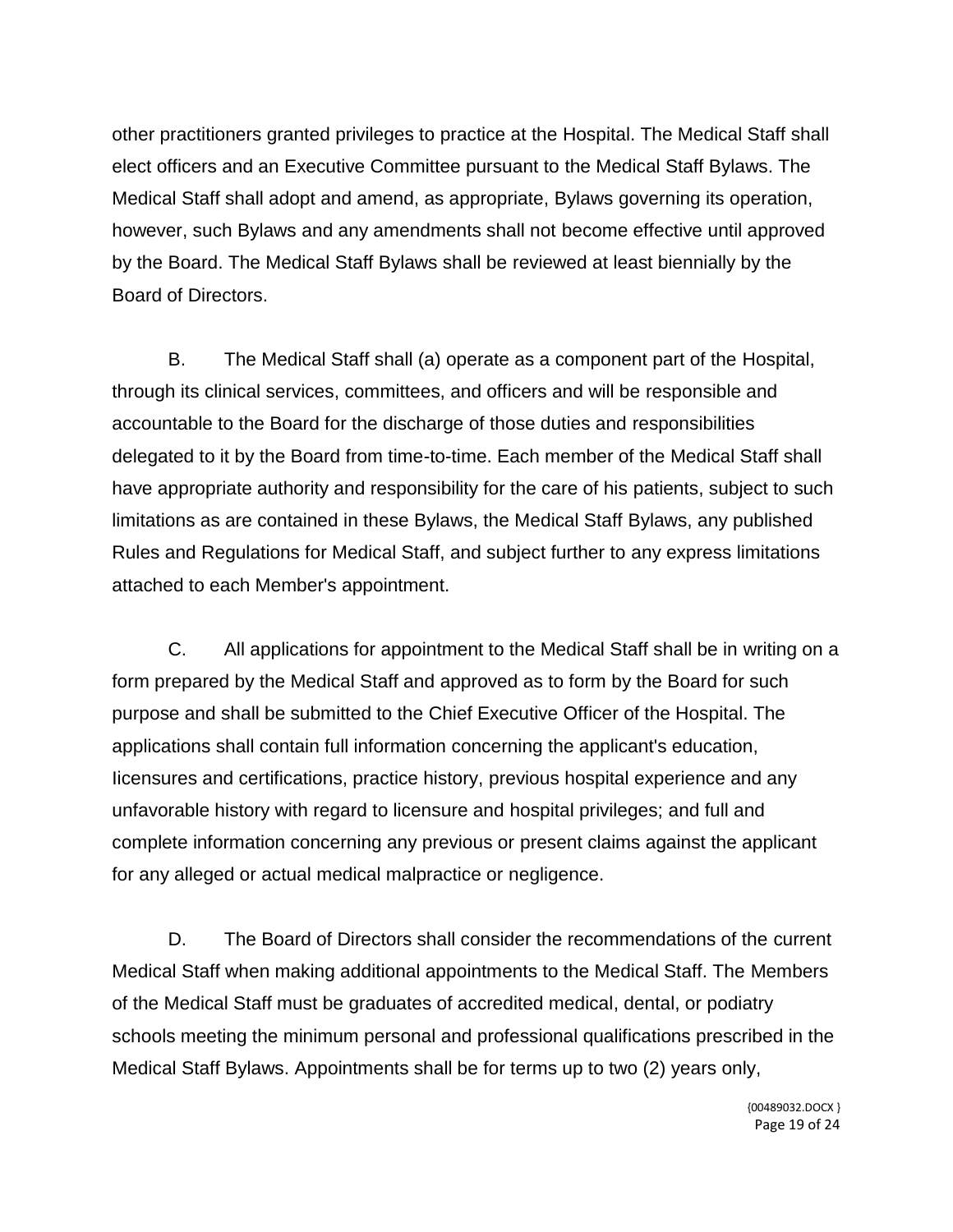renewable in accordance with the reappointment and promotion procedures set forth in the Medical Staff Bylaws. When any appointment is not renewed or when privileges have been, or are proposed to be, reduced, suspended, or terminated, appropriate procedures will be followed as outlined in the Medical Staff Bylaws.

E. After submittal of a recommendation by the Medical Staff Executive Committee for a new applicant to the Medical Staff, the Board, at its next regular meeting, shall consider the recommendation.

F. Whenever an application to the Medical Staff, or an existing member of the Medical Staff, requests a hearing due to a specific adverse action of the Board (denial, suspension, revocation, reduction, or limitations of any aspects of staff membership or clinical privileges) a hearing shall be conducted in accordance with the procedures set forth in the Medical Staff Bylaws.

G. When the Board makes any final decisions regarding Medical Staff matters, it shall send notice of such decisions to the Medical Staff through the Hospital's Chief Executive Officer to the applicant or Medical Staff member involved, with a copy to the Chief of Medical Staff, the active Medical Staff and any affected service. If the final decision is adverse to the applicant or Medical Staff member involved, in addition to regular mail, the final decision shall also be sent by certified mail, return receipt requested.

H. If the Board makes a final decision denying an appointment to the Medical Staff, the applicant may reapply for appointment to the Medical Staff after the expiration of three (3) years from the date of such denial unless the Board provides otherwise in its formal written denial.

I. At the time of application to the Medical Staff by an applicant, the Chief Executive Officer shall make available to the applicant a copy of all such hospital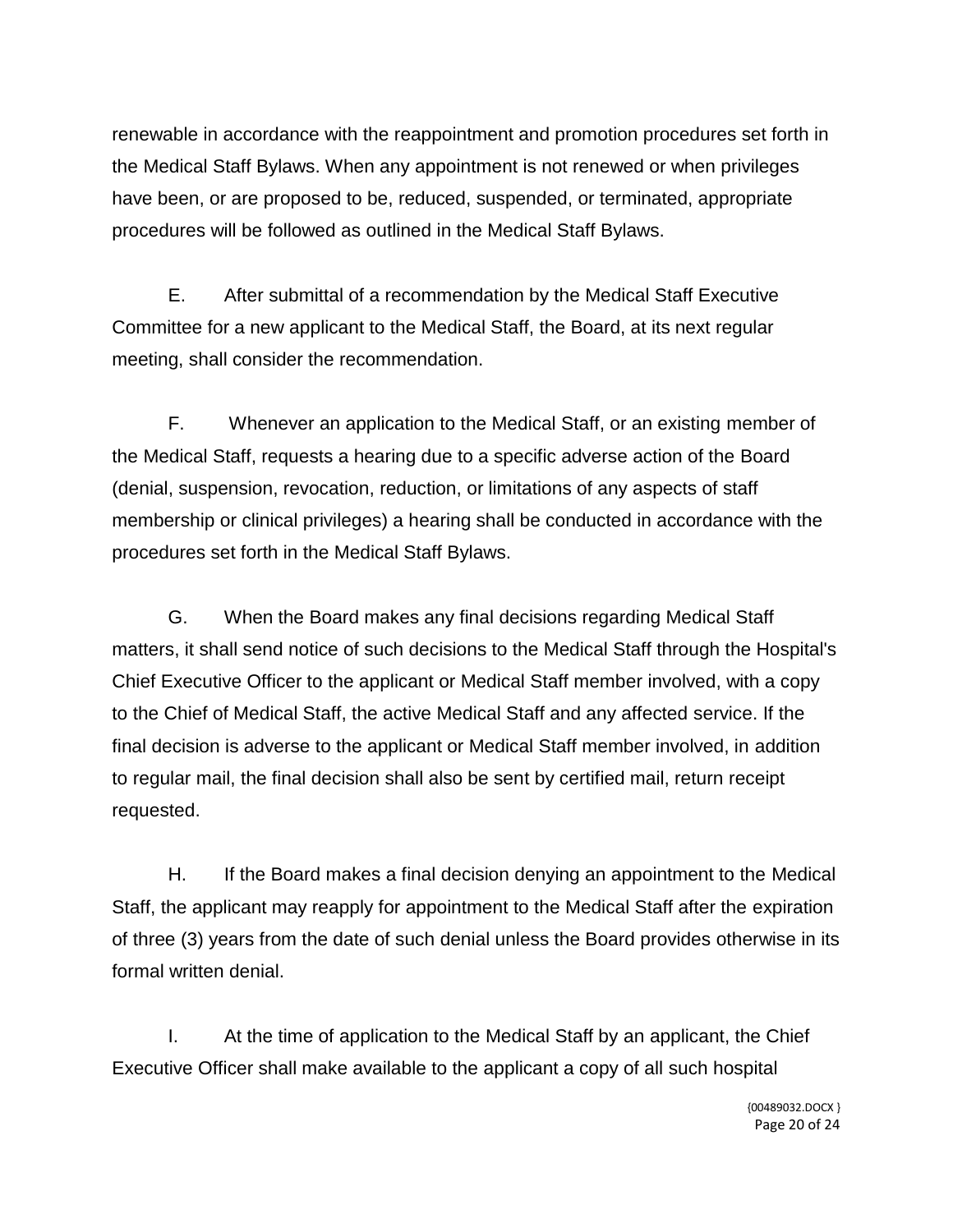policies and directives applicable to the Medical Staff, the Medical Staff Bylaws and any current Rules and Regulations for the Medical Staff in force at that time. The applicant shall sign a statement furnished him or her by the Chief Executive Officer acknowledging that he or she has read and understood the Medical Staff Bylaws and that he or she specifically agrees:

> i. To provide continuous care and supervision as needed to all hospital patients for whom he or she has responsibility;

ii. To abide by all such Bylaws, policies, and directives of the Corporation, including all such Bylaws, Rules and Regulations of the Medical Staff as shall be in force during the time he or she is appointed to the Medical Staff of the Hospital;

iii. To accept committee assignments, to perform quality assessment activities as outlined in the Hospital's performance improvement plan and such other duties and responsibilities as shall be assigned to him or her by the Board and/or the Medical Staff. No appointment or reappointment to the Medical Staff shall take effect until such a statement has been signed by the individual concerned.

# Section 2. Quality of Patient Care and its Evaluation.

A. Quality of Care. The Board of Directors shall delegate to the Medical Staff the responsibility of providing appropriate professional care to the Hospital's patients and shall hold them responsible for conducting a continuing review and appraisal of the quality of professional care rendered in the Hospital, and the Medical Staff shall periodically report such activities and its results to the Board. All patients shall be the responsibility of a physician member of the Medical Staff.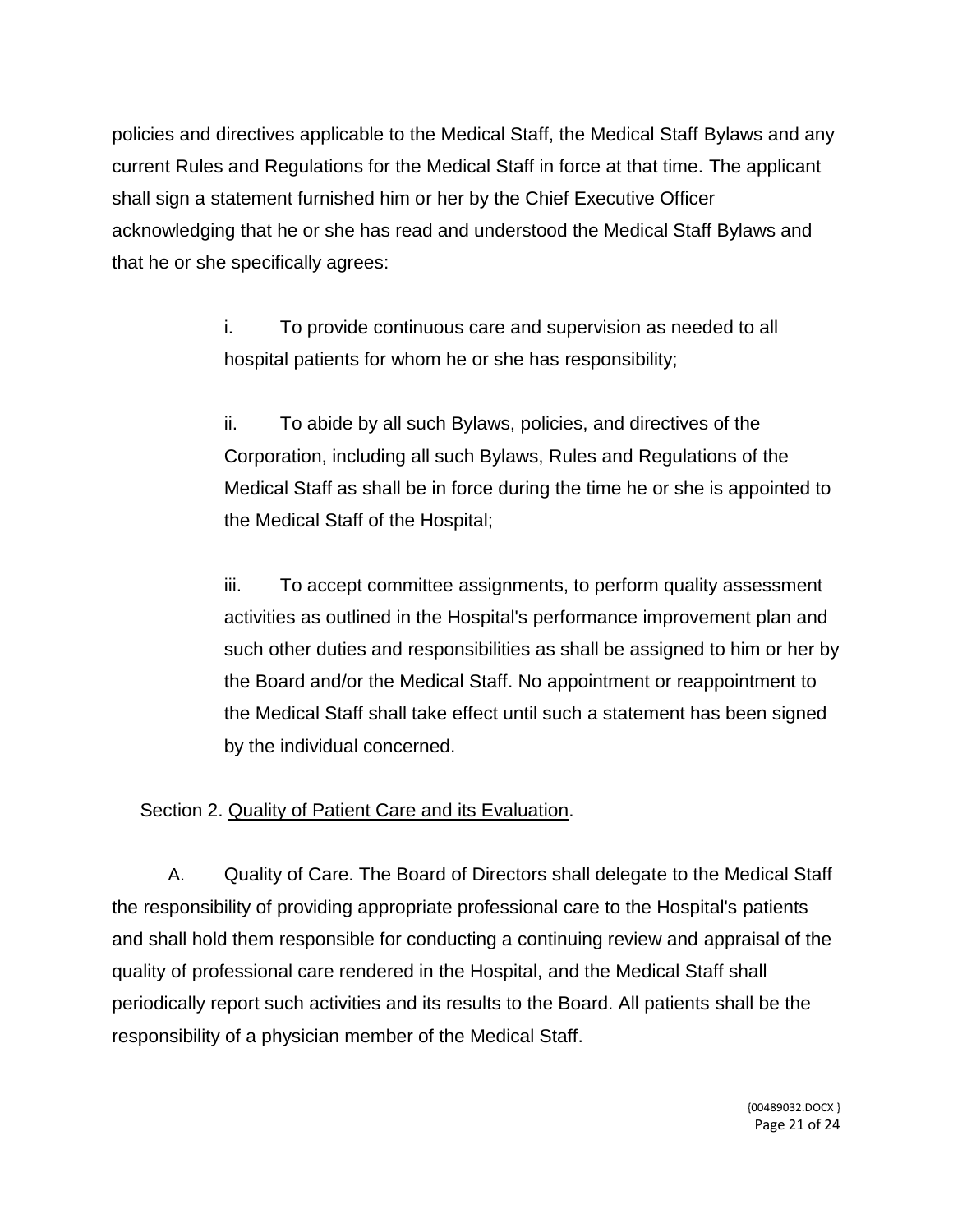B. Support. The Board, through the Chief Executive Officer, shall ensure that the Medical Staff is provided with the administrative assistance necessary to conduct quality assurance activities in accordance with the Hospital's quality assurance plan. This includes the services of the HIM Department, as well as any other administrative or technical assistance reasonably necessary and appropriate to facilitate the Medical Staff's conduct of quality assurance activities. The nature and the frequency of submission of required reports shall be in accordance with the Hospital's Performance Improvement Plan, the Medical Staff Bylaws and Rules and Regulations for the Medical Staff.

C. Recommendations. The Medical Staff shall make recommendations to the Professional Committee of the Board of Directors, or, if appropriate, directly to the Board, concerning:

i. Appointments, reappointments, and alterations of staff status;

- ii. The granting of clinical privileges;
- iii. Disciplinary actions;

iv. All matters relating to professional care reviews and individual competencies; and

v. Such other specific matters as may be referred to it by the Board of Directors.

Section 3. Medical Staff Bylaws. There shall be Bylaws, Rules and Regulations for the Medical Staff, setting forth its organization and government. Proposed Bylaws, Rules and Regulations shall be proposed by the Medical Staff, but shall only become effective if approved by the Board of Directors. The Board retains the right to rescind any authority or procedures delegated to the Medical Staff by these Bylaws or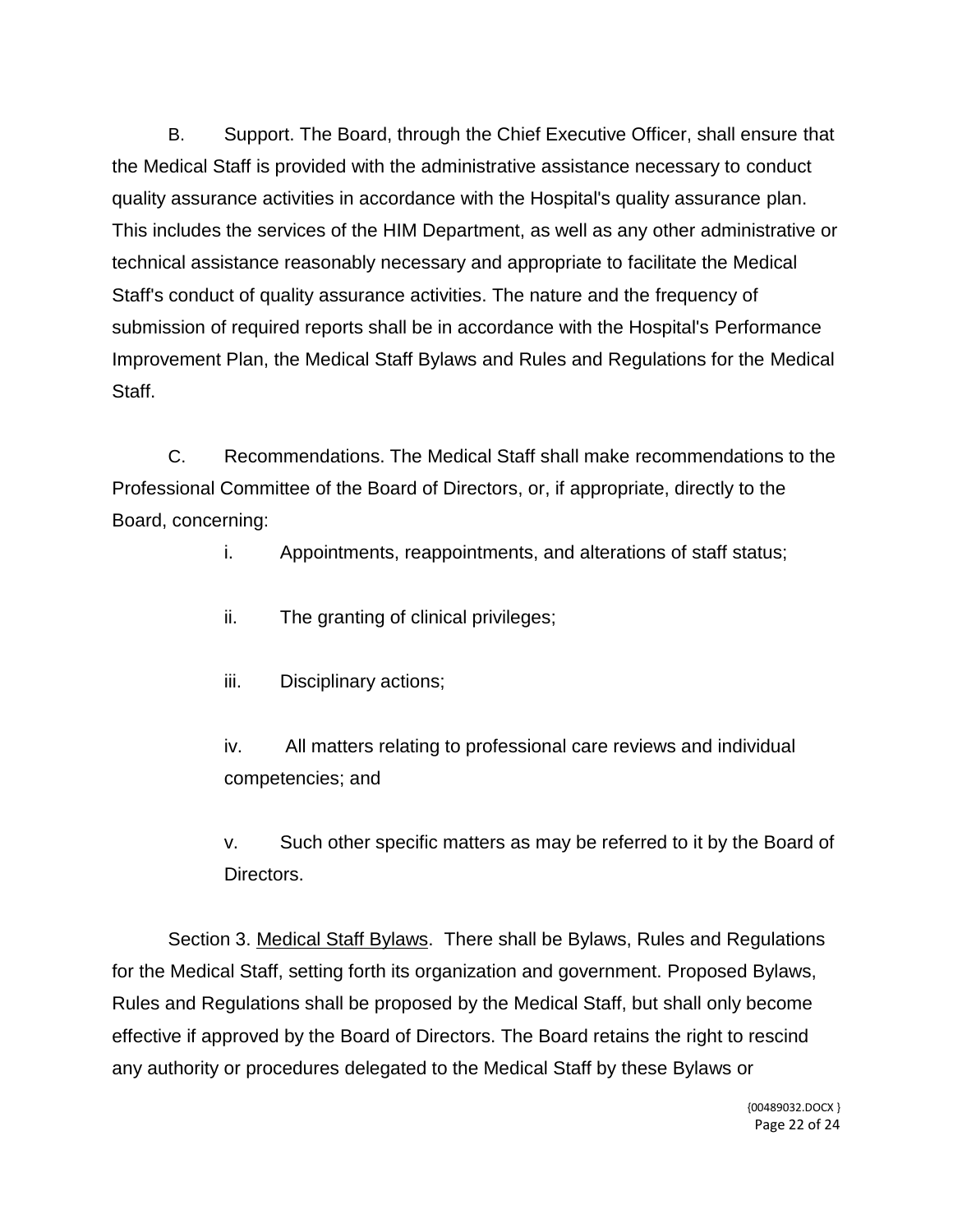otherwise, and to request that the Medical Staff amend the Medical Staff Bylaws as necessary for the proper operation of the Hospital.

Section 4. Administrative Physicians. Physicians and dentists employed by the Hospital in a purely administrative capacity and/or who are not, as a condition of employment, required to be members of the Medical Staff, shall be subject to the regular personnel policies of the Hospital, their employment contracts (if any) and other general terms of employment promulgated by the Corporation from time to time.

Section 5. Malpractice Insurance. In order to ensure sound management of the assets of the Hospital, sound professional practice and legitimate protection of the patients, the Hospital requires that all members of the Medical Staff and all applicants for membership have and maintain malpractice insurance in an amount equal to or greater than that available under the New Mexico Medical Malpractice Act, NMSA 1978 Section 41-5-1. In the alternative, a Medical Staff member may obtain an occurrence or claims made policy in amounts per occurrence and/or per aggregate as may be agreed to by the Board. Any such policy must be approved by the Chief Executive Officer. In the event that the Medical Staff member has obtained a claims made policy, he/she must prove that he/she has obtained tail coverage in the event that he/she is no longer on staff. Compliance with this malpractice policy shall be evidence by filing with the Chief Executive Officer a Certificate of Insurance from each member's carrier.

# ARTICLE VIII. OFFICES

The principal office of the Corporation in the State of New Mexico shall be at 1016 East Roosevelt Avenue, Grants, New Mexico, 87020. The Corporation may also have offices at such other places within the State of New Mexico as the Board may from time to time designate or the business of the Corporation may require.

# ARTICLE IX. SEAL